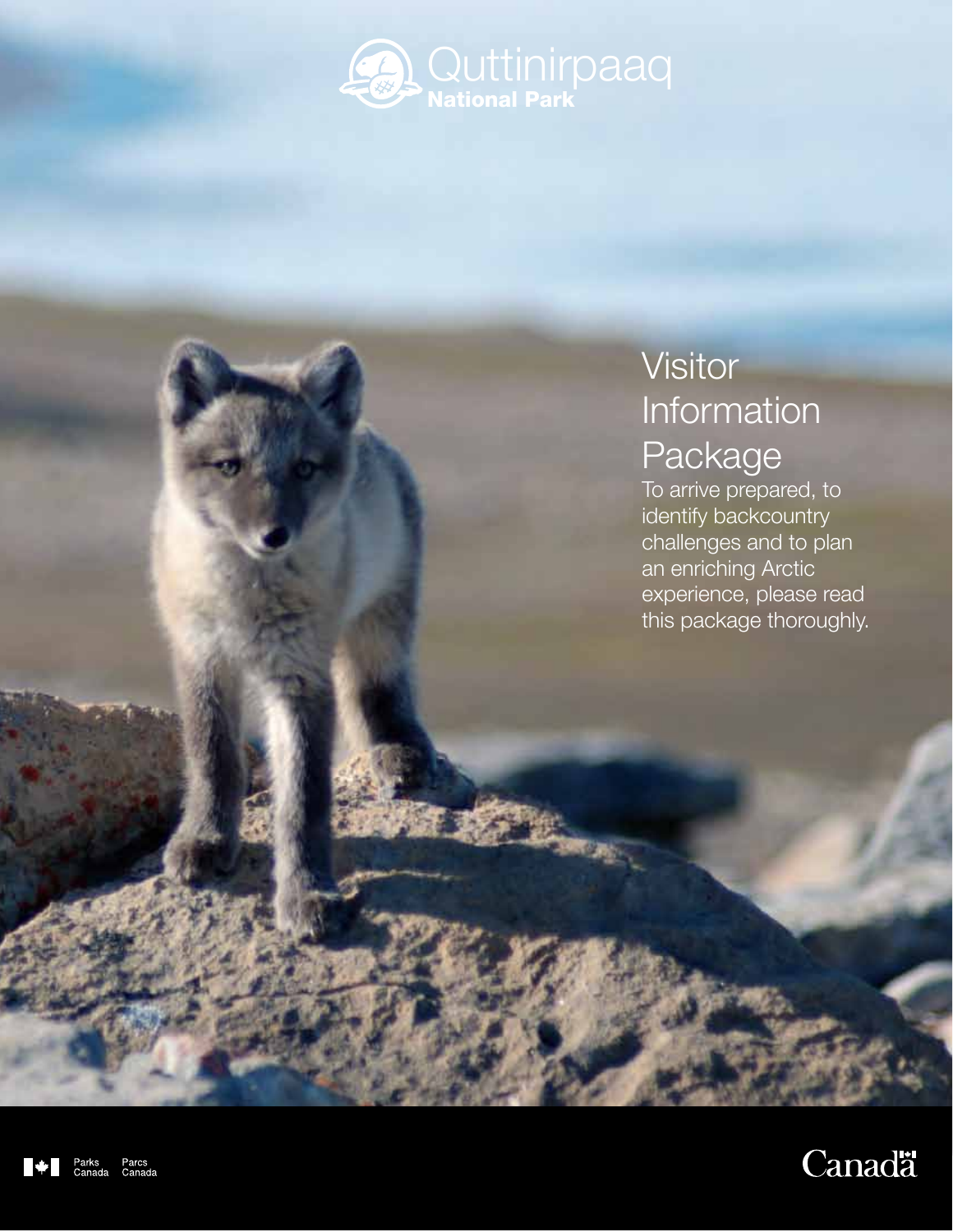# For More Information

To reach park staff between September and early May, please contact Parks Canada in Iqaluit or visit our website. During the summer field season (approximately mid-May to mid-August), the Pangnirtung Office will assist you and may provide the satellite phone numbers of field staff.

Fax: (867) 975-4674 Fax: (867)-473-8612

# Iqaluit Office Pangnirtung Office

Phone: (867) 975-4673 Phone: (867)-473-2500 nunavut.info@pc.gc.ca nunavut.info@pc.gc.ca

Hours of Operation Year-round Monday to Friday 8:30 am -12 noon, 1 pm - 5 pm

# parkscanada.gc.ca/quttinirpaaq



# Related Websites

**Quttinirpaaq National Park website**: parkscanada.gc.ca/quttinirpaaq **Nunavut Tourism**: www.nunavuttourism.com **Mirnguiqsirviit – Nunavut Territorial Parks**: www.nunavutparks.com **Weather Conditions –** Resolute: www.weatheroffice.gc.ca/city/pages/nu-27\_metric\_e.html Grise Fiord: www.weatheroffice.gc.ca/city/pages/nu-12\_metric\_e.html

**Transport Canada**: www.tc.gc.ca

**What kind of explorer are you?** Find out how to maximize your Canadian travel experience by visiting www.caen. canada.travel/traveller-types

All photos copyright Parks Canada unless otherwise stated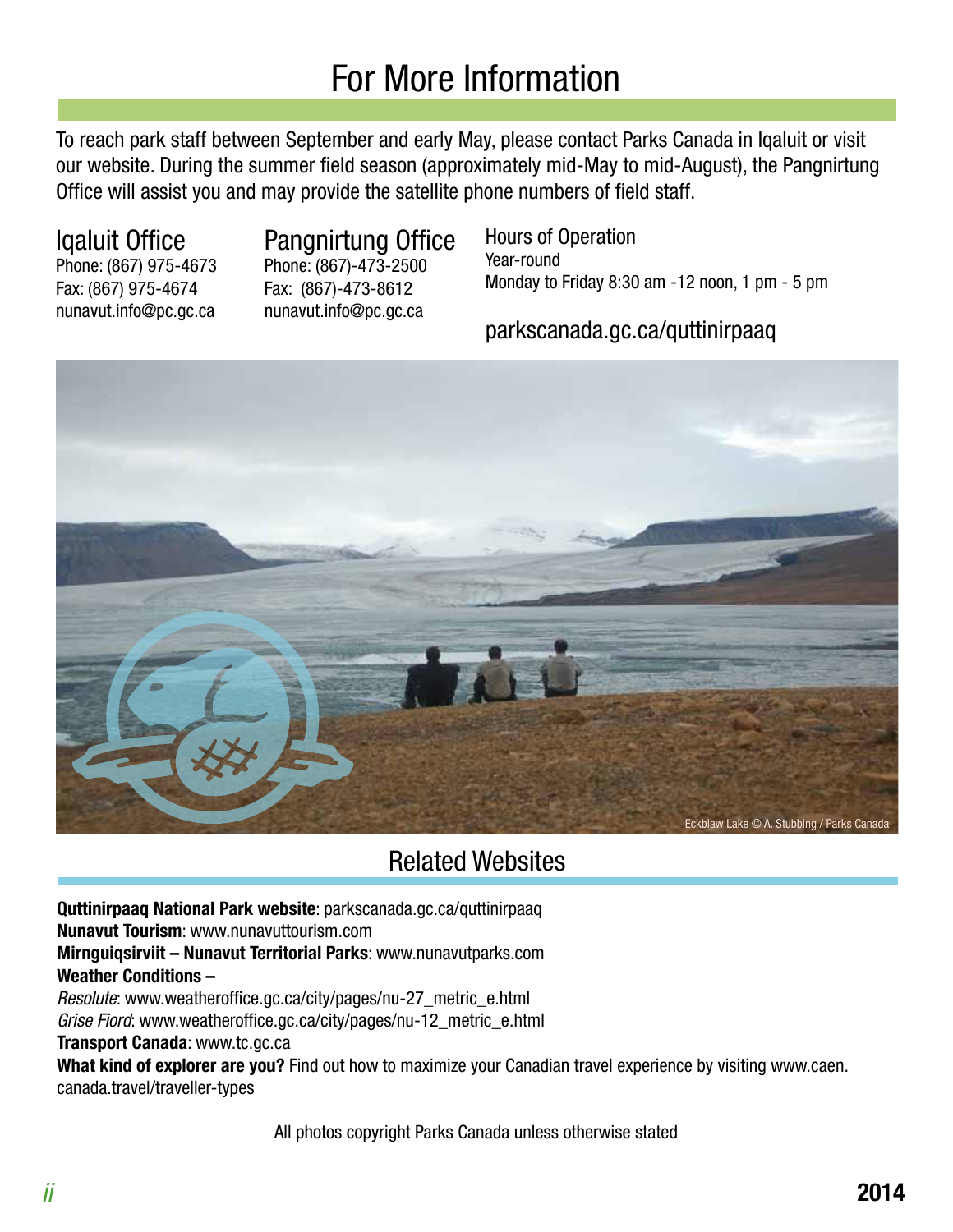# Table of Contents

| <b>Nunavut's Iconic Experiences</b>                       | $\overline{2}$ |
|-----------------------------------------------------------|----------------|
| Welcome                                                   |                |
| Important Information                                     |                |
| Pre-trip, Post trip, Permit                               | 4              |
| <b>Registration and De-registration</b>                   | 5              |
| <b>Planning your Trip- Topographical Maps</b>             | 6              |
| <b>Emergency Medical Travel &amp; Visitors to Nunavut</b> | 7              |
| How to Get Here                                           |                |
| <b>Air Access</b>                                         | 7              |
| <b>Travelling with Dangerous Goods</b>                    | 8              |
| <b>Community Information</b>                              | 9              |
| <b>Activities</b>                                         | $10 - 11$      |
| Hiking, North Pole expeditions                            | 10             |
| <b>Skiing, Glacier Travel</b>                             | 11             |
| <b>Inuit Cultural Activities</b>                          | 11             |
| <b>Tour Companies</b>                                     | 12             |
| <b>Important Safety Information</b>                       | $13 - 16$      |
| <b>River Crossings</b>                                    | $13 - 14$      |
| Terrain Hazards, Climate, Hypothermia                     | 15             |
| Polar bears and other wildlife                            | 16             |
| <b>Minimizing Risk</b>                                    | 17             |
| Experience, navigation, communications                    | 17             |
| <b>Search and Rescue</b>                                  | 18             |
| <b>Emergency Equipment and Facilities</b>                 | 19             |
| <b>Environmental Conservation Practices</b>               |                |
| Fees                                                      | 20             |
| <b>Park Regulations</b>                                   |                |
|                                                           |                |

# **As of 2012...**

- 1. Park closures may be in effect in the event of extreme flooding. See River Crossing information on page 11 for more information.
- 2. Mountain Guide certification is required for all guides leading clients in glaciated and / or technical mountain terrain. See page 13 for more information.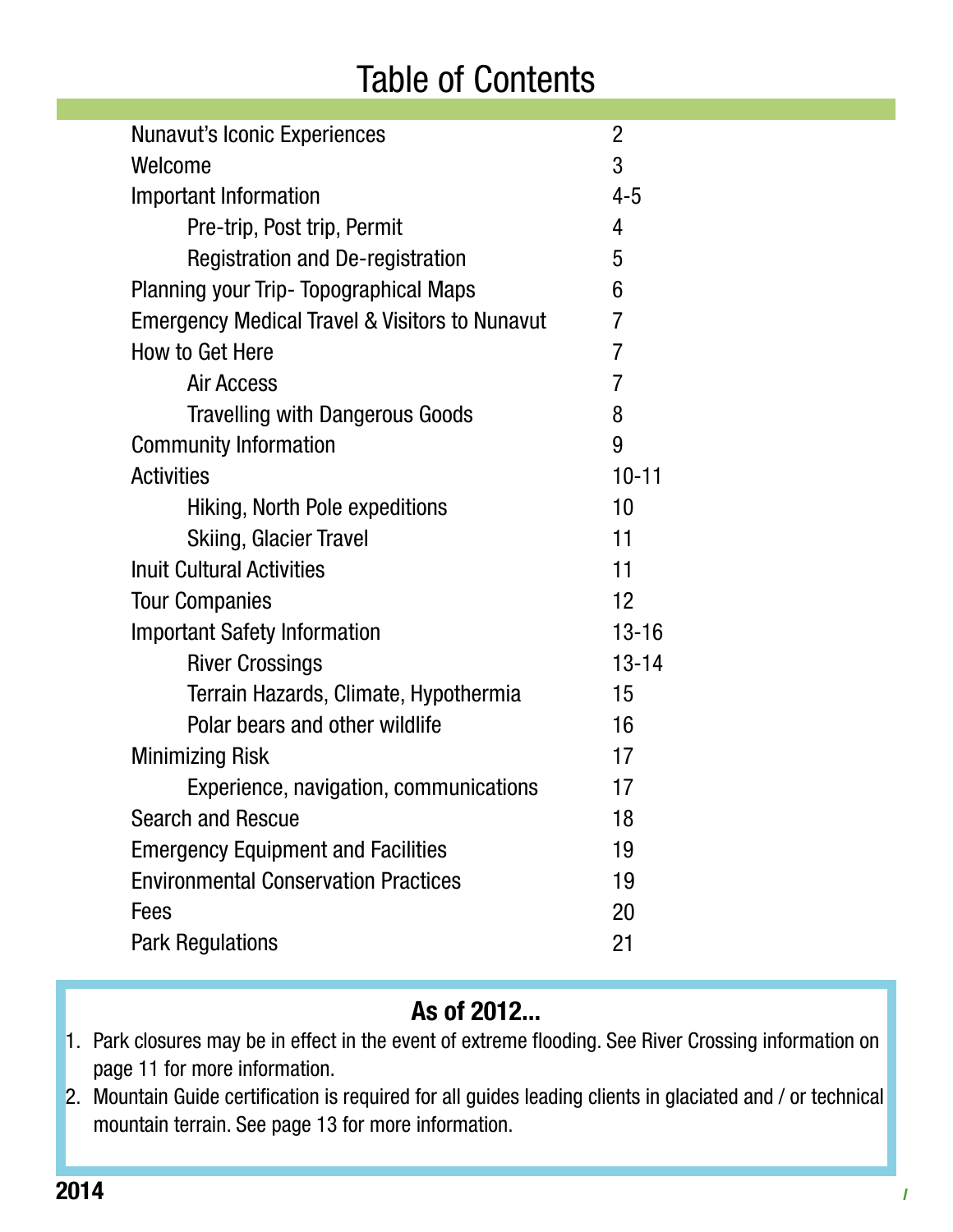

**MIDNIGHT IN QUTTINIRPAAQ NATIONAL PARK – YOU'LL LOVE THE NIGHTLIFE.**

Be on top of the world, literally, for two-weeks on Ellesmere Island. Explore from Tanquary Fjord during day trips and multi-day backpacking adventures. See the midnight sun, glaciers, polar desert, muskoxen, and wolves; walk the 4500 year old Muskox Way, the route of ancient peoples. While mostly self-guided, Park staff delight in sharing their knowledge of local natural and cultural history.

Contact nunavutinfo@pc.gc.ca to ask for more information or call 1-888-773-8888.

# Nunavut's Iconic Experiences

There are four national parks in Nunavut representing various examples of Canada's 39 natural regions - Quttinirpaaq (Eastern High Arctic), Sirmilik (Eastern Arctic Lowlands), Ukkusiksalik (Central Tundra) and Auyuittuq (Northern Davis). In order for you to be better able to enjoy your national parks in Nunavut, we begin in 2014 to roll out our "Iconic Experiences" - unique excursions packages, custom-designed for each park - with Quttinirpaaq National Park having the honour of kicking it all off.

Watch for new Iconic Experiences at other national parks in Nunavut coming in 2015 and beyond!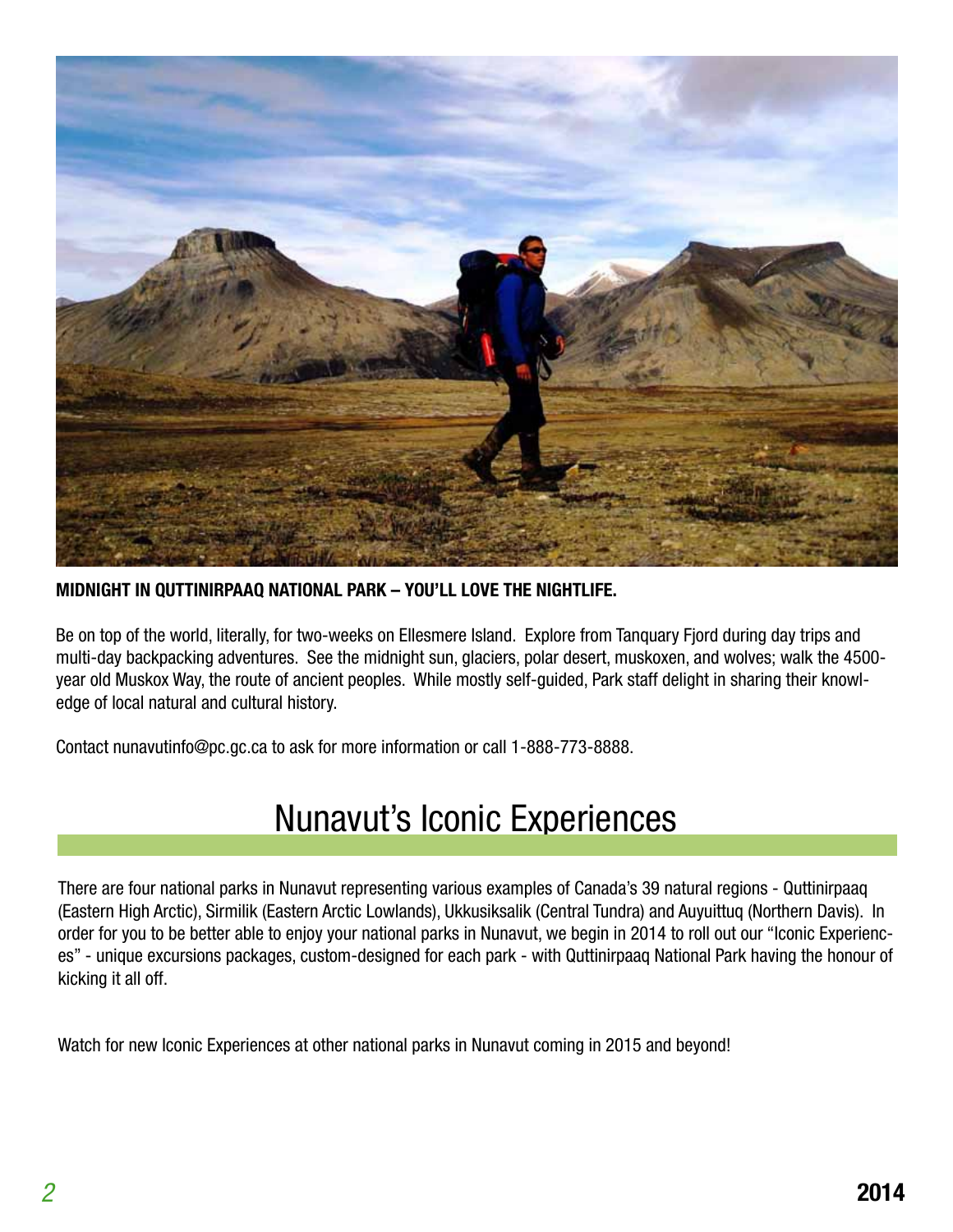# Welcome

Quttinirpaaq, Inuktitut for "Land at the Top of the World", is a vast, ancient, sprawling landscape in the extreme high Arctic that has the expected: ice caps enclosing mountains, kilometres thick glaciers, worn mountains, and sparse tundra. But it also has the unexpected: the highest mountain in eastern North America (Barbeau Peak) and a thermal oasis in the Lake Hazen area. Lake Hazen, one of the largest and deepest lakes in the world above the Arctic Circle, has remarkably lush vegetation and supports higher densities of wildlife than the rest of the park. Wildlife are so unaccustomed to humans that they do not react in fear.

Quttinirpaaq is the largest National Park in Nunavut and is 800 km north of Resolute by Twin Otter charter aircraft. The park extends to the Polar Ice Cap – the last edge of North America before the North Pole's sea ice begins.

Be among the intrepid explorers that are venturing into one of the most remote places in the world. Join the ranks of people who have strode this land in the past, from when it drew Greenlandic hunters along the Muskox Way to North Pole adventurers who over-wintered in the late 19th and early 20th centuries and scientists in the 1950's who studied the high Arctic during the International Geophysical Year.

See nesting birds that fly from Pole to Pole or visit from Africa and Europe. Watch muskox, and the rare Peary caribou feed on lichens, avens and sedges. Take in profusions of wildflowers or lichen as far as the eye can see. Cross glaciers or glacier-fed icy rivers. Bask under high-in-the-sky intense sunlight at midnight. Catch sight of dog sized arctic wolves searching for lemmings and watch in amazement as herds of huge arctic hare sprint on their hind legs, brilliant white against the brown tundra.

Come to hike, ski or climb the mountains and be prepared to be awed.

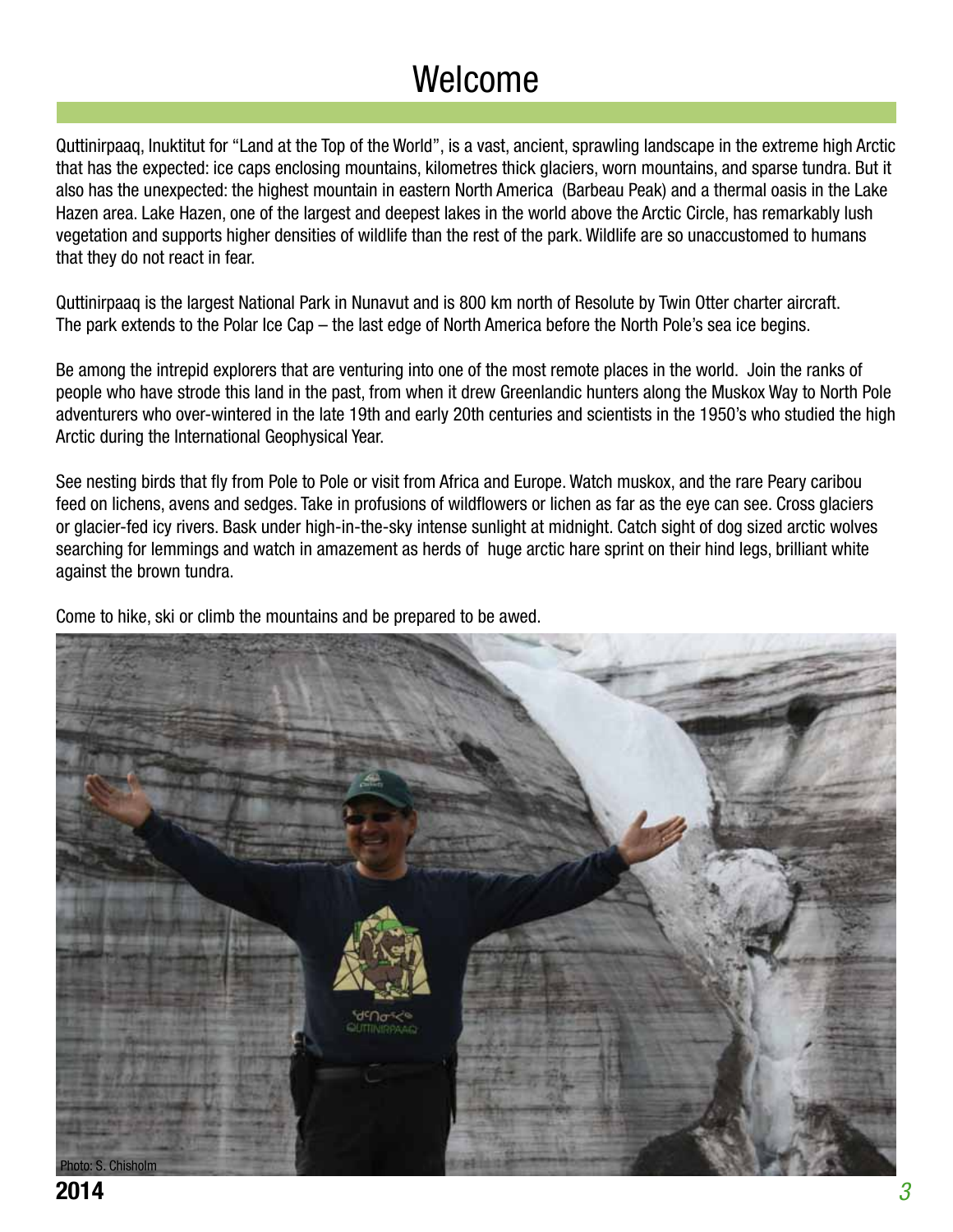# Important Information

# **Pre-Trip**

### **Before booking my travel I have**:

- contacted Parks Canada in Nunavut
- allowed sufficient time when I arrive at the park to attend a mandatory orientation and registration session
- received and read the Quttinirpaaq National Park Visitor Information Package (this publication)
- received the Safety in Polar Bear Country brochure

### **For hiking from Tanquary Fiord or Lake Hazen I have:**

- provided Parks Canada with a detailed itinerary of my planned trip including any side trips
- ensured my skills and experience are equal to the needs of the trip
- contacted Parks Canada to arrange to attend an orientation and registration session

#### **For travel before May I have:**

- provided Parks Canada with a detailed route description of my planned trip
- ensured that my skills and experience are equal to the needs of the trip
- booked my flights accordingly to attend an orientation and registration session in Iqaluit.

### **I have booked a time for my registration and orientation.**

| Date:     |  |
|-----------|--|
| Time:     |  |
| Location: |  |
|           |  |

**Post-Trip**

#### **Before leaving the park I will:**

- contact Parks Canada to de-register
- complete the Nunavut Visitor Survey



# **Permits**

Permits are required for operating a business (guiding, outfitting), filming and commercial photography, research, landing an aircraft, establishing a cache or base camp or transporting a firearm through the park. Permits must be acquired through the Parks Canada office well in advance (some permits may take 90 days or more to be issued). Research permits are only issued in winter or spring.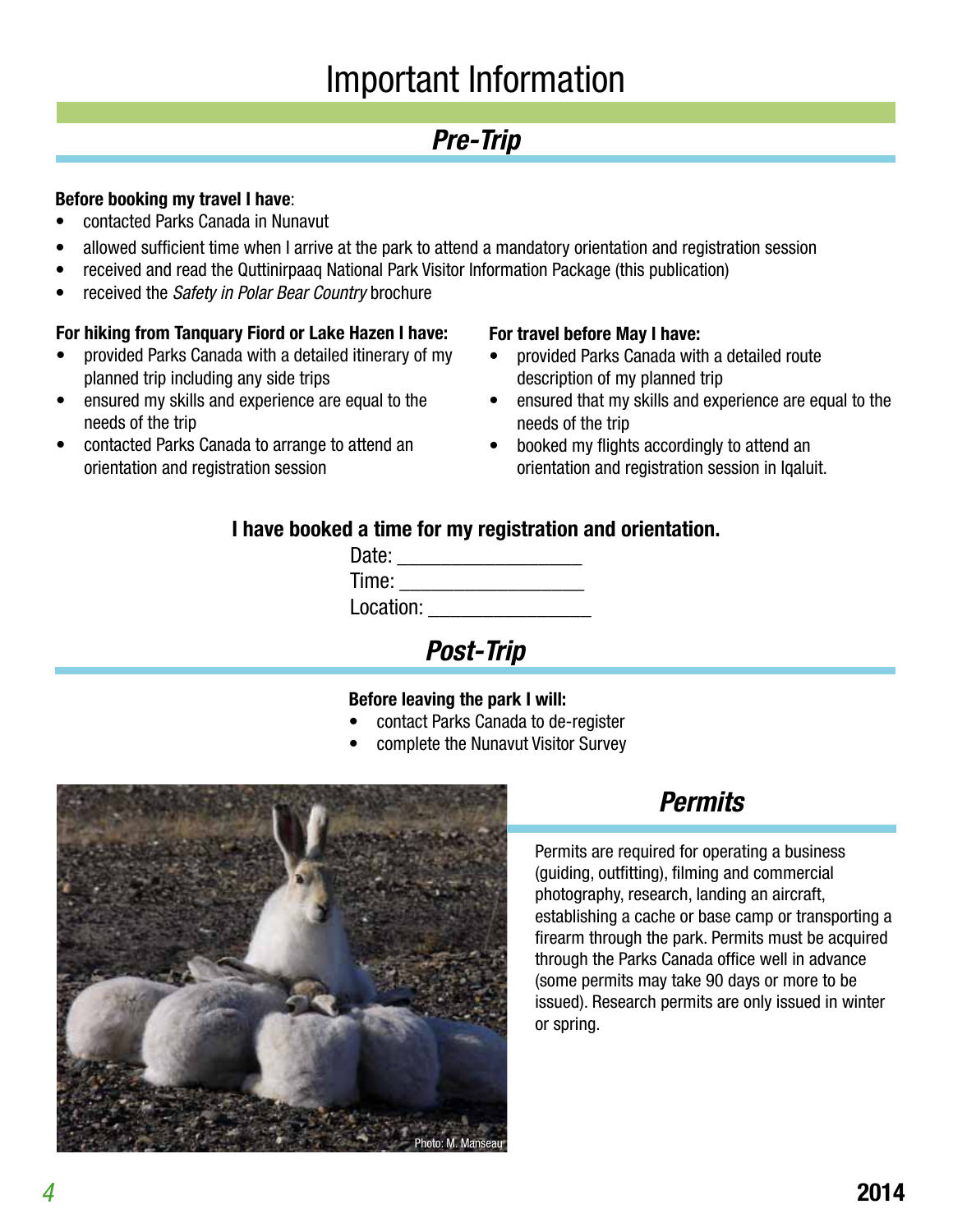For visitor safety, **it is mandatory to register all trips into the park prior to entering and to de-register once done.** If you plan on travelling on Inuit-owned land contact the Qikiqtani Inuit Association at 1-800-667-2742 for permission. During the registration and orientation we can point out areas of interest along your route. This information helps make your trip safe and enjoyable. We also provide information on the hazards present in the park, and the risks associated with the activities you plan to undertake. You will be briefed on current route conditions, weather, water levels, area closures, park regulations, polar bear sightings and much more.

#### **To register your trip:**

- During the operational season (approximately May - August), this session will take place at one of the operations stations in the park. Allow one to two hours for registration and orientation. Sessions are available during office hours, Mon-Fri 8:30 am to 12 noon and 1 pm to 5 pm. Ask your charter company to contact park staff at Tanquary Fiord to provide your estimated arrival time.
- Prior to May, book a time at the Parks Canada office in Iqaluit during office hours (Monday to Friday, 8:30 am to 12 noon and 1 pm to 5:00 pm).
- You must contact the Park office a minimum of 48 hours ahead to book your orientation time.

#### **To de-register your trip:**

- Within 24 hours of completing your trip you must contact Parks Canada Staff to de-register.
- Visit the Parks Canada station in Tanquary Fiord, or phone the Iqaluit office 24 hours a day and leave a message to indicate that your party has successfully completed your trip.
- If you wish to speak to a Parks Canada staff person please call during office hours.

### **What information will you need to provide when you arrive?**

- The name, address and phone number of each group member and an emergency contact for each member;
- A de-registration date (date you plan to exit the park);
- The name(s) of the local outfitter(s) that you plan to use;
- Your flight information;
- A list of your equipment (brand, number, colour, etc), your satellite phone number (if applicable);
- The type of activities you will undertake; and,
- Your detailed in-park trip plans.

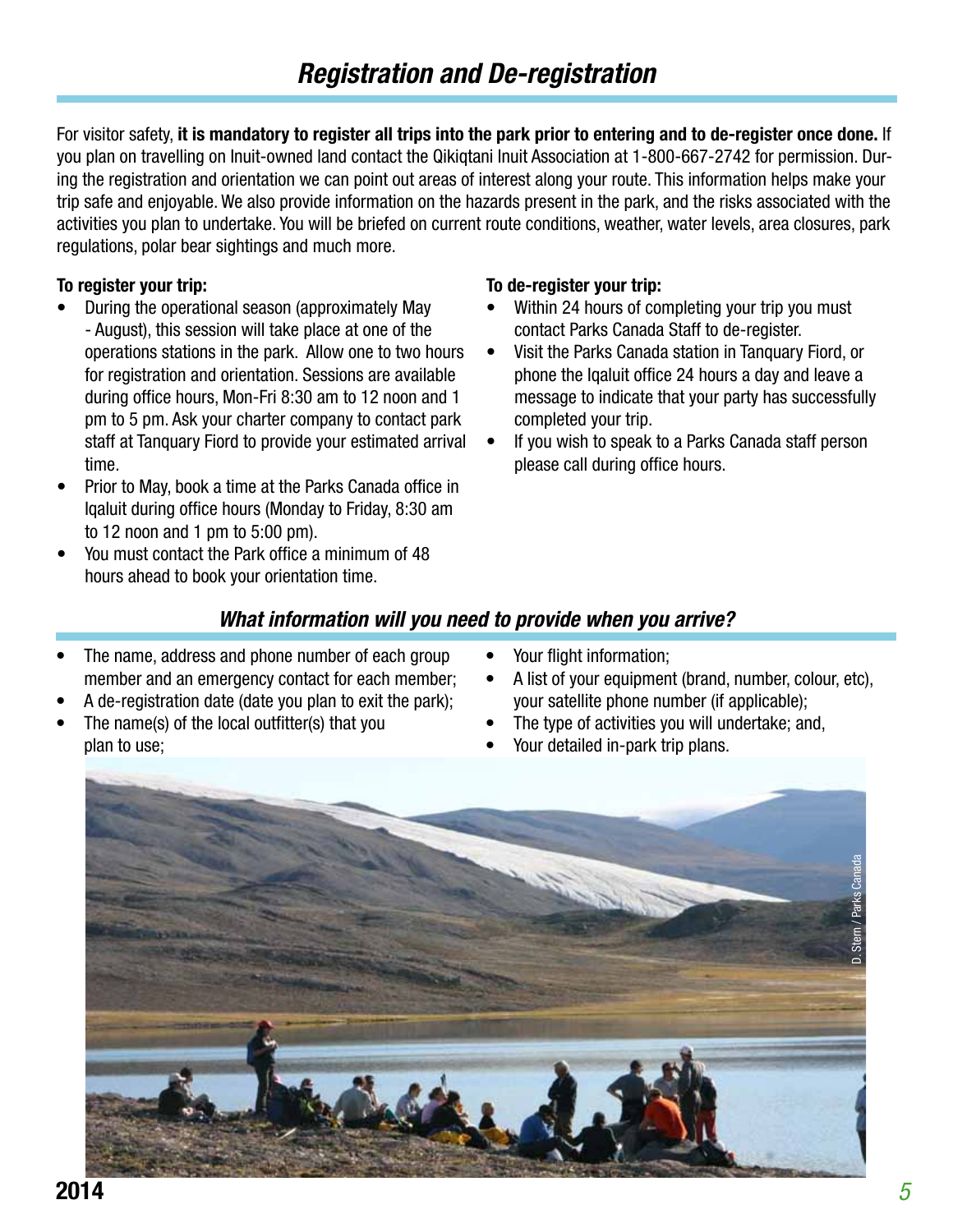# Planning your Trip

# **Topographic Maps**

Route planning is easiest with 1:250,000 maps but you should navigate with the appropriate 1:50,000 maps. The main 1:250,000 maps that cover the park are 340D (Tanquary), 120C&D (Lady Franklin Bay), 120F&G (Clements Markham Inlet), 340D (McClintock Inlet). You can contact the park office for information regarding which 1:50,000 maps cover your area of interest.

You can obtain information on how to get paper copies or free, digital copies of these maps through the Canada Map Office website: **www.maps.nrcan.gc.ca/distribution\_e.php**

**Please note: Maps that you receive are up-to-date only to the year indicated on the map**. Care must be taken when using topographic maps to prevent unnecessary accidents.

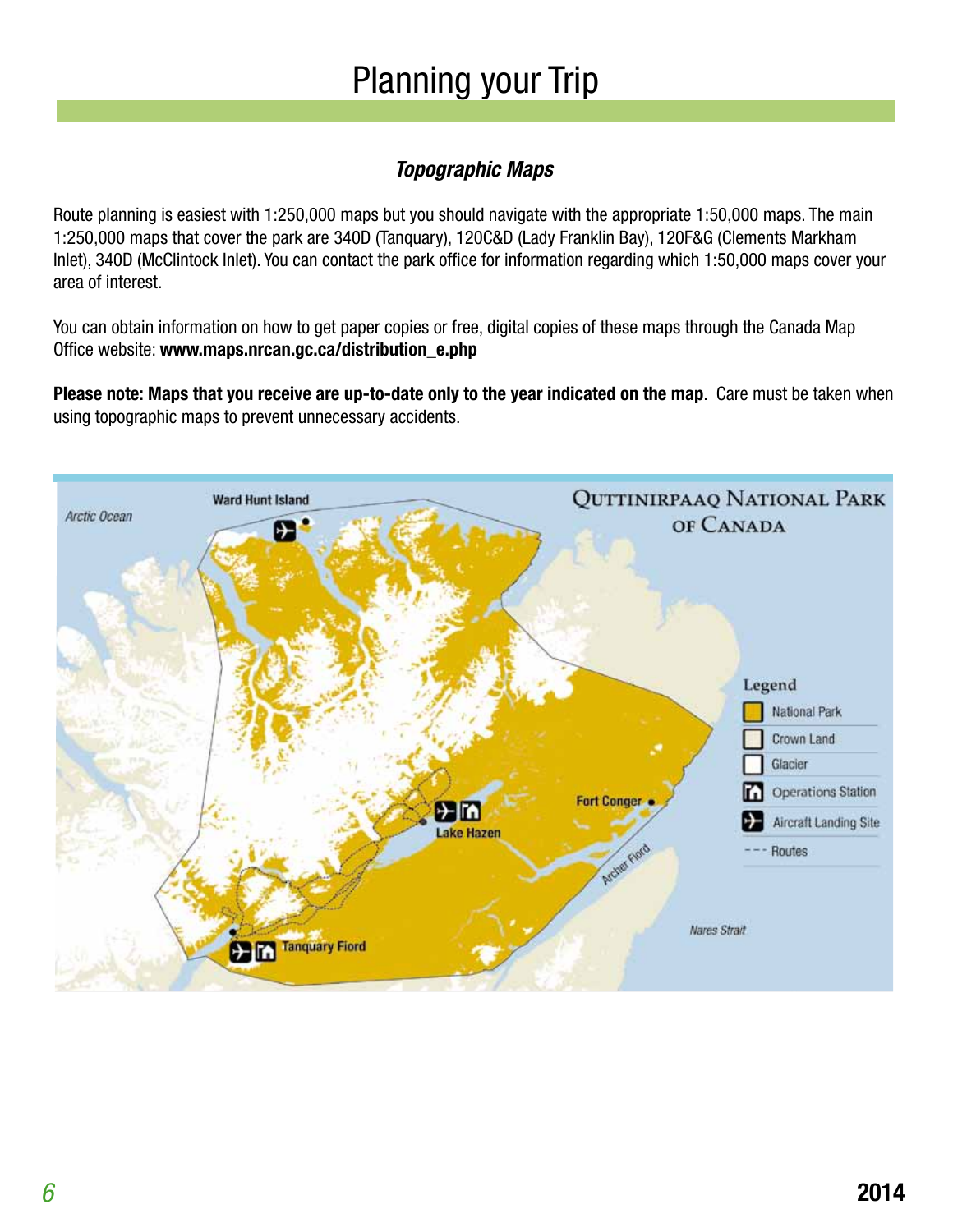# Emergency Medical Travel & Visitors to Nunavut

From the Nunavut Department of Health website (http://gov.nu.ca/health/information/medical-travel):

If you are not a resident of Nunavut and you need medical travel during your stay in the territory, you will be responsible for all medical travel costs.

Visitors needing medevac will be invoiced for the full cost of the flight.

No travel assistance is offered to visitors to return home. You will need to make your own travel arrangements if you wish to return to the community you were visiting.

**The Department of Health suggests that you buy travel insurance before visiting Nunavut.** Health care in Nunavut can be very expensive. Be prepared for emergencies.



# How to Get Here

### **Air Access to Nunavut**

Currently, First Air offers regular flight service to Resolute Bay from Iqaluit and weekly service from Yellowknife. Major airlines fly to Yellowknife through Edmonton, Calgary, Vancouver or Winnipeg and to Iqaluit through Ottawa or Montreal.

**Please Note**: If you are shipping supplies from an international location, please at least an additional allow 4-6 weeks for these items to clear customs on top of the normal shipping time.

#### **First Air Ltd.**

1-800-267-1247 www.firstair.ca

**Weather conditions in the north may dictate your travel schedule. Be flexible enough to allow for lengthy delays in your plans.**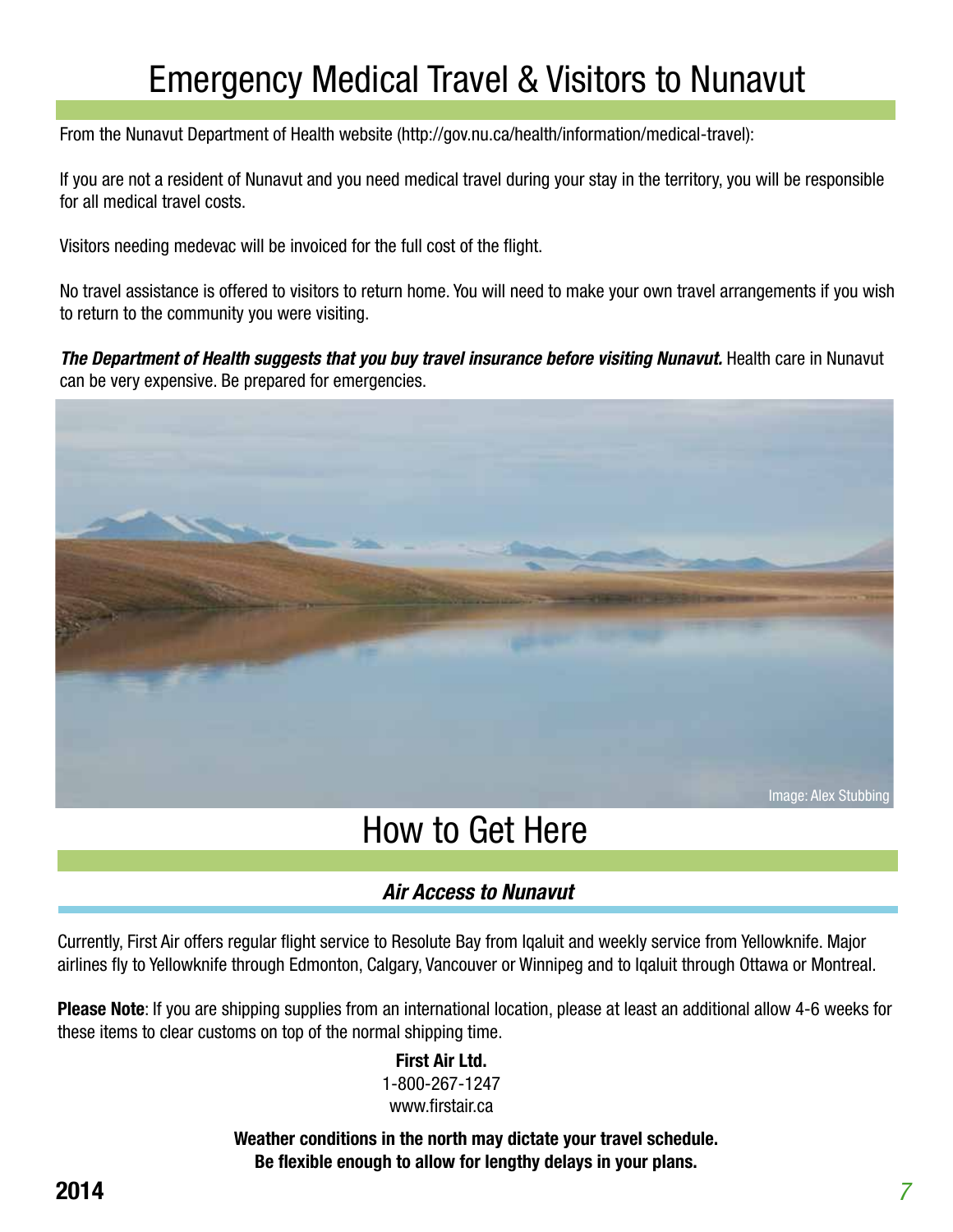### **Getting to Quttinirpaaq from Resolute Bay**

Access is by chartered aircraft on a Twin Otter (Kenn Borek Air) from Resolute Bay, Nunavut and a return flight from here to Tanquary Fiord costs about \$30,000. A group will normally require two return trips (drop off and pick up), for about \$60,000, depending on fuel costs. Other locations in the park have additional fees. Call Kenn Borek for more information. Twin Otters can carry eight to 10 people and up to 1200 kilograms, so it is most economical to coordinate with other travellers. Park staff may be able to help you coordinate your flights.

Kenn Borek Air offers charters directly from Resolute. Charter companies are very busy during the summer and their availability will vary. Make your travel arrangements well in advance.

www.borekair.com

#### **Kenn Borek Air Ltd.**

Resolute: (867) 252-3845 E-mail: yrb@kbaops.com

Iqaluit: (867) 979-0040 Fax: (867) 979-0132 Email: yfbdispatch@northwestel.net



### **Travelling with Dangerous Goods on Commercial Airlines**

Transport Canada has several regulations regarding the transport of used stoves and fuel bottles. For details about how to treat your gear in order to transport it on a plane please go to the following link: **http://www.tc.gc.ca/eng/civilaviation/standards/commerce-dangerousgoods-news-notices-menu-1569.htm**

If you have any questions about these regulations please contact the inspector from your region. A list of contacts can be found at: **http://www.tc.gc.ca/eng/civilaviation/standards/commerce-dangerousgoods-contact-287.htm**

#### **We recommend bringing new, unused stoves and new, empty fuel canisters with you to avoid difficulties when travelling.**

#### **Bear deterrents and many noisemaking devices used to scare bears are strictly prohibited from travel on airplanes.**

We recommend buying your stove fuel in the community where you begin your trip (Resolute Bay or Grise Fiord) and leaving any unused fuel behind at the end of your trip. White gas is readily available in the communities though it's a good idea to call ahead and confirm. Outfitters in both communities often accept leftover white gas. You can also check with local outfitters or stores to see if bear deterrents are available for purchase locally.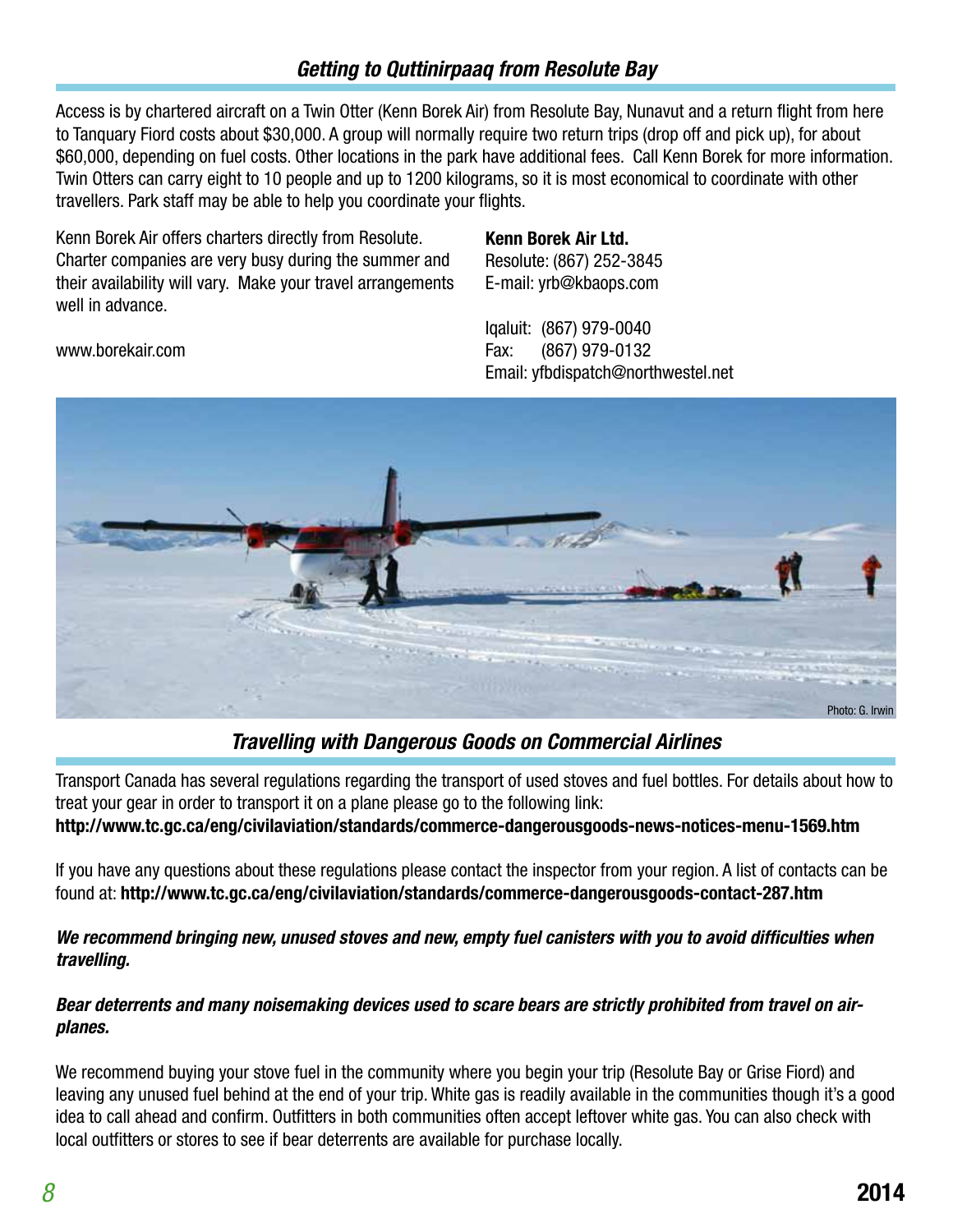# Community Information

# **Local Outfitters**

The town of Resolute is well serviced by local outfitters who can take you out on the land. Exceptional examples of high arctic wildlife, culture and history are easily reached within a day from town. Please contact the hamlet office for more details (867) 252-3616.

You may wish to make a side trip to the picturesque community of Grise Fiord, Canada's most northerly community. It is about 360 km northeast of Resolute Bay on the southern shore of Ellesmere Island. Arrangements for accommodations and outfitting services can be made through the Grise Fiord Inuit Co-operative at (867) 980-9913.

**Please Note**: Outfitters must have a current National Parks Business Licence to operate in the park.

Ensure your outfitter has a current licence before hiring them. This package was produced in advance of the annual licensing and permitting cycle.

### **Community Visitor Information**

### **Resolute Hamlet Office** Phone: (867) 252-3616

Fax: (867) 252-3749

**Grise Fiord Inuit Co-operative** Phone: (867) 980-9913 Fax: (867) 980-9954

**Local Stores**

### **Tudjaat Co-op** Resolute: (867) 252-3854

**Grise Fiord Inuit Co-op Ltd.** Grise Fiord: (867) 980-9917

### **Accommodations**

**Resolute Narwhal Hotel** Resolute Phone: (867) 252-3968 Fax: (867) 252-3960

**Qausuittuq Inns North**  Resolute Phone: (867) 252-3900 / 3901 Fax: (867) 252-3766

**2014 2014** 9 **South Camp Inn**  Resolute Bay Phone: (867) 252-3737 Fax: (867) 252-3838



**Grise Fiord Grise Fiord Lodge** Grise Fiord Phone: (867) 980-9913 Fax: (867) 980-9954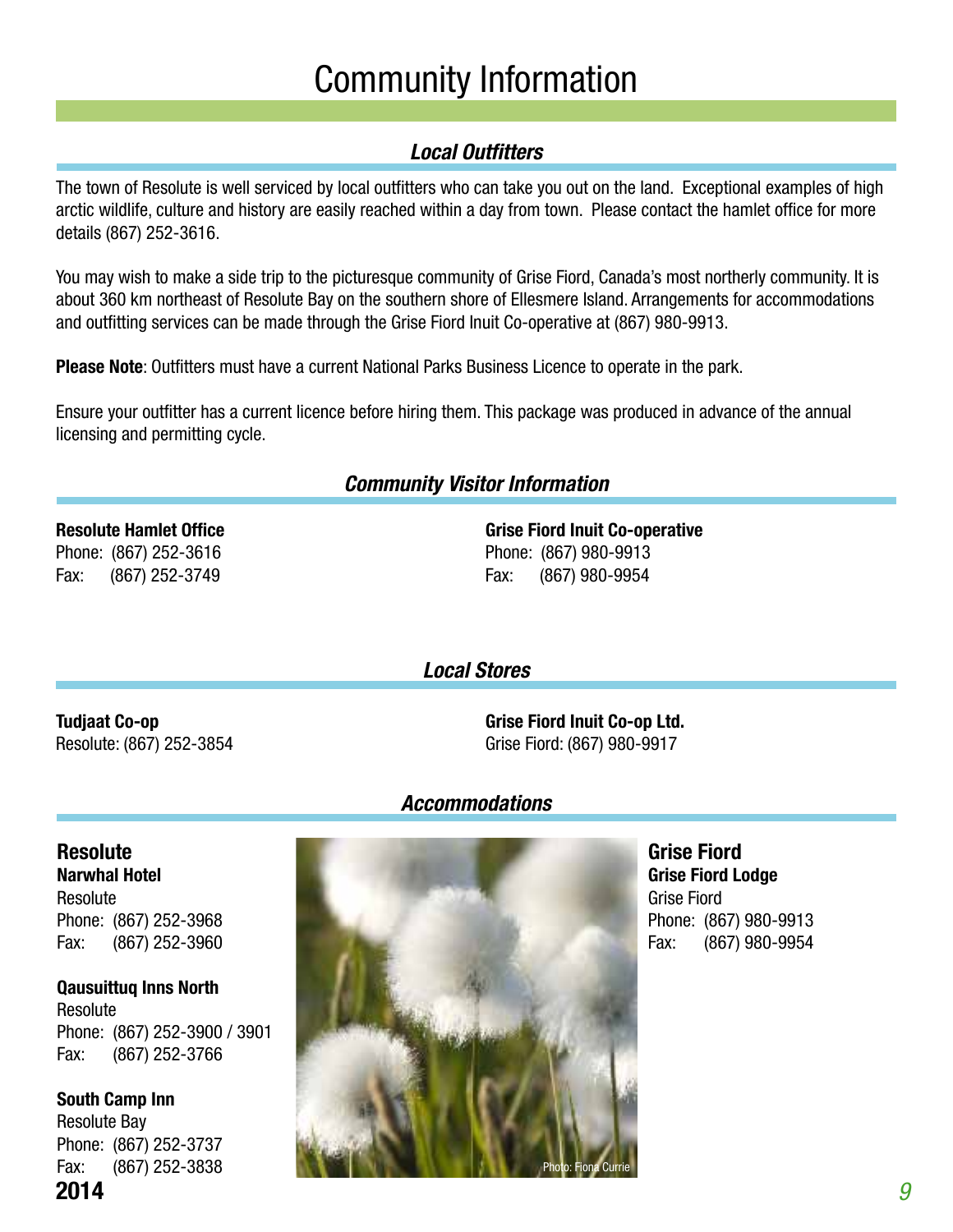# **Activities**

# **Hiking**

Hikers can explore the park from drop-off points at Tanquary Fiord or Lake Hazen. Tanquary Fiord has a coastal high Arctic climate and wildlife whereas the tundra around Lake Hazen is particularly lush and diverse. Historic Fort Conger visits are possible by special permission and will require a Parks Canada staff person to accompany your group.

Many groups choose to hike a 9-10 day loop from Tanquary Fiord around the Ad Astra and Viking Ice Caps or a 11-12 day hike from Tanquary Fiord to Lake Hazen following the MacDonald and Very River Valleys.



**Travelling to the North Pole**

#### **North Pole Jumpers must meet all registration and licensing/permitting requirements as set out in this guide.**

If you are planning to attempt the North Pole from any land managed by Quttinirpaaq National Park, including Ward Hunt Island, McClintock Inlet or Cape Columbia, you must contact park staff in Iqaluit at (867) 975-4673 to advise us of your trip. Depending on your travel plans, you may also be required to register and take part in a mandatory orientation session in person at the Iqaluit Park Office. If your itinerary does not include a stop in Iqaluit, alternate arrangements must be made in advance of your departure.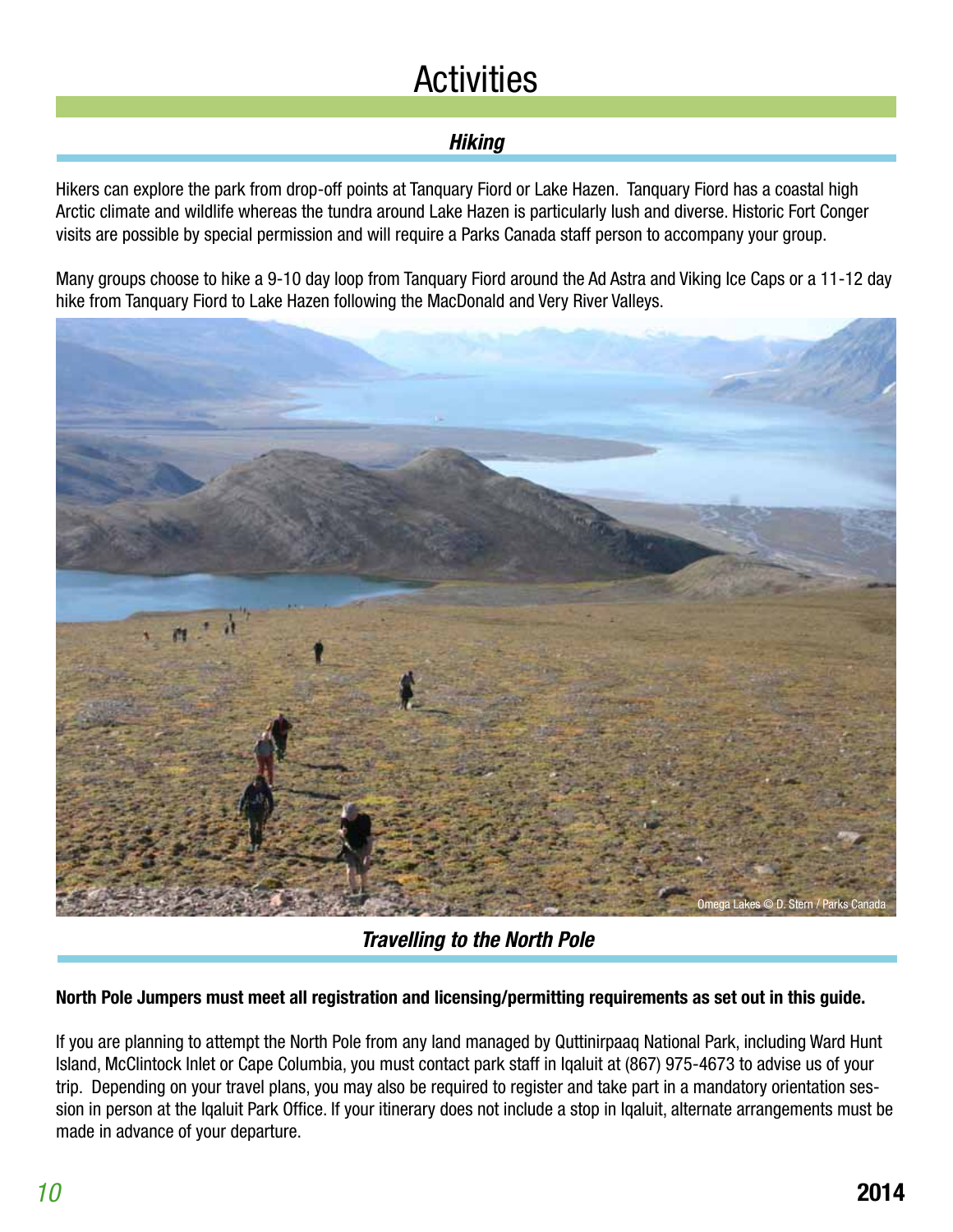### **Skiing**



With thousands of square kilometres of glaciers and ski-able terrain, the opportunities for ski touring in Quttinirpaaq are almost endless. What Ellesmere Island lacks in powder, it more than makes up for in awe-inspiring routes and countless unclimbed peaks. Although not an appropriate destination for beginners, visitors with strong ski touring, glacier travel, and avalanche safety skills will appreciate the opportunity to be one of the few parties to reach the summit of Barbeau Peak or traverse one of the large ice caps in the park. Spring (April and May) is an excellent time to ski tour in the park due to relatively stable weather, however any party travelling in the park at this time should be totally self-sufficient and prepared to support themselves for several days in the event that a rescue is required. See Important Safety Information on page 13 for more information about terrain hazards relative to skiing.

### **Glacier Travel**

Whether you are simply admiring Gull Glacier from Tanquary Fiord or hiking around the Ad Astra or Viking ice Caps, Quttinirpaaq's glaciers are sure to amaze. Since much of the park is glaciated, glaciers are bound to occupy your views throughout your trip.

Glaciers must be treated with respect as they can be dangerous. **Only those experienced in glacier travel and crevasse rescue and who have proper equipment should travel on glaciers.** See Important Safety Information on page 13 for more information about terrain hazards relative to climbing and mountaineering.

# Inuit Cultural Activities

Ancient peoples have a long history on Ellesmere Island, starting with the arrival of the Palaeo-Eskimos about 4,500 years ago, followed by the Last Dorset cultures and the Thule people who arrived during the past thousand years. Archaeological sites give testimony to the resiliency of these people and their ability to survive in this extreme northern climate. We would like to remind you to respect Inuit subsistence hunting, fishing and trapping rights and refrain from interfering with these activities. Beneficiaries of the NLCA may travel through the park by motorized vehicle for the purposes of harvesting.



Ellesmere Island has been a staging point for northern exploration and north pole attempts since the late nineteenth century. It has also been the focus of various scientific studies over the years, including the extensive projects organized by the Defence Research Board between 1953 and the 1970s.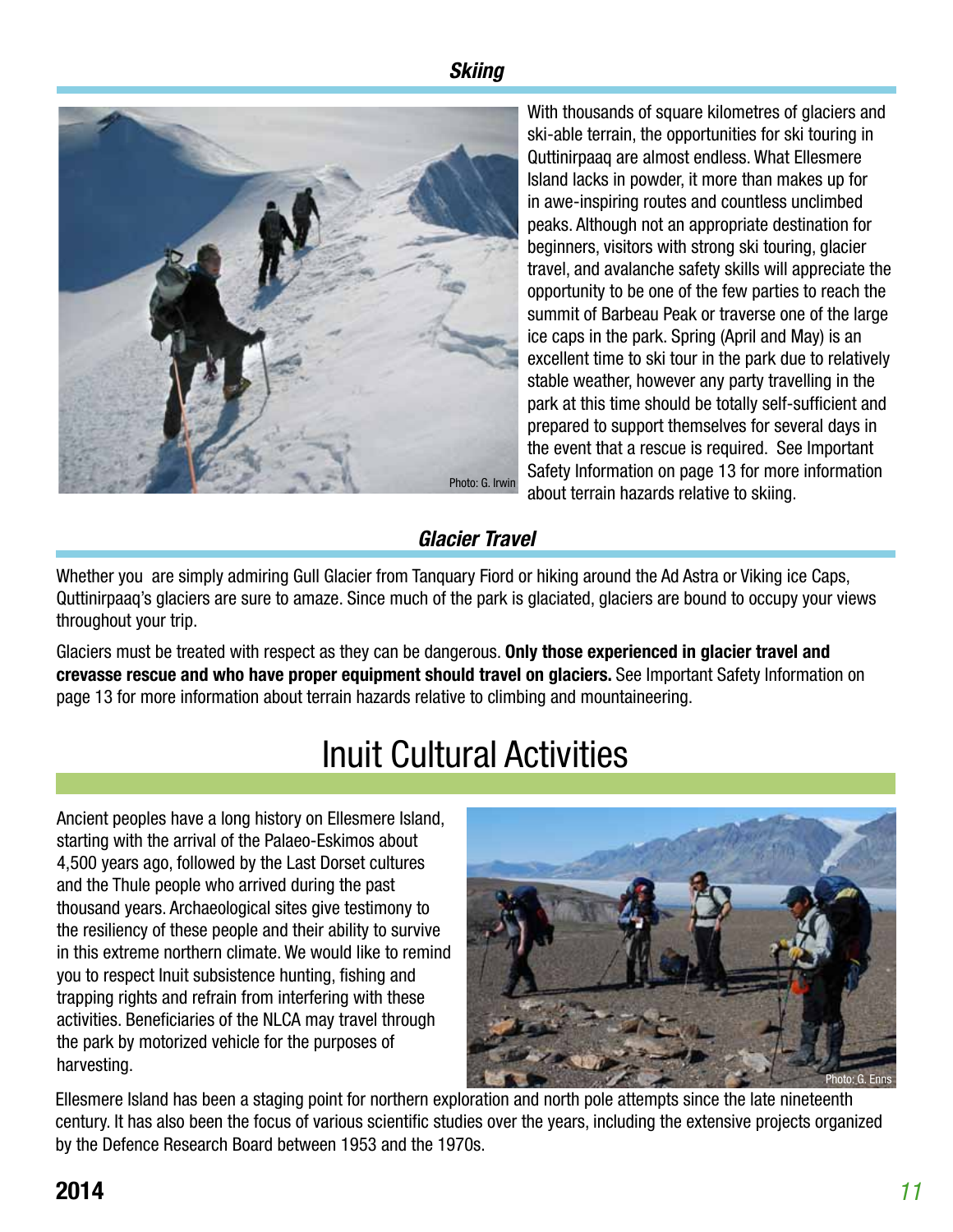# Tour Companies

If you prefer to travel in a guided group, please contact one of the tour companies below. Please check that the company you are planning to travel with is currently licensed to operate in the park before hiring them.

This package was produced in advance of the annual licensing and permitting cycle.

#### **Black Feather Wilderness Adventure Company**

Parry Sound, ON Toll Free: 1-888-849-7668 Phone: (705) 746-1372 Fax: (705) 746-7048 info@blackfeather www.blackfeather.com

#### **Northwinds Arctic Adventure**

Iqaluit, NU Phone : (867) 979-0551 Fax : (867) 979-0573 north@northwinds-arctic.com www.northwinds-arctic.com

#### **Quark Expeditions**

Waterbury, Vermont Toll Free: 1-(888) 892-0334 Fax: (203) 857-0427 enquiry@quarkexpeditions.com www.quarkexpeditions.com

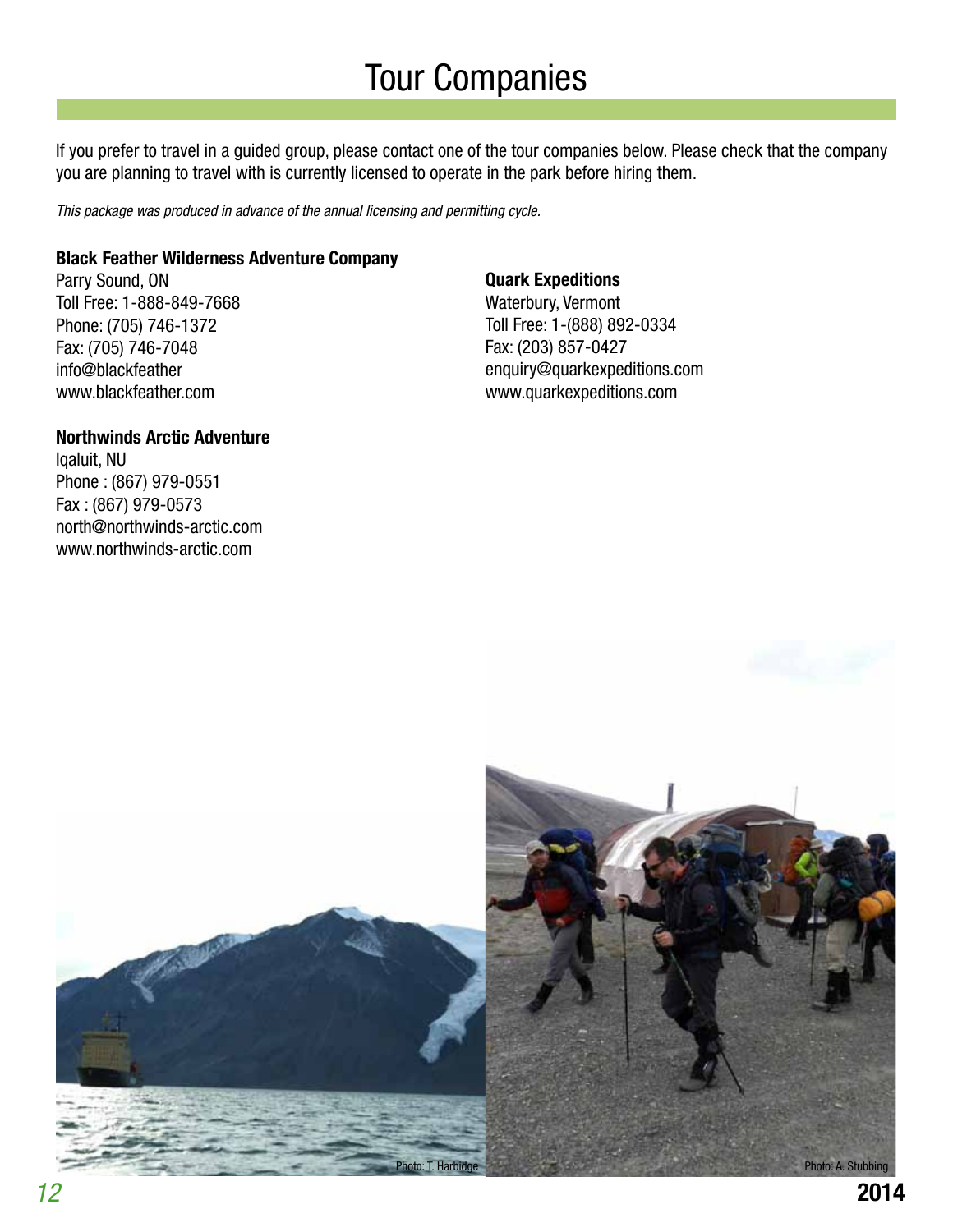# Important Safety Information

### **River Crossings**

River crossings are the most significant hazard facing summer visitors. Streams and rivers in Quttinirpaaq are mostly glacial fed, so water volume and velocity changes throughout the day and from day to day. As the day progresses, glacial melt caused by warming temperatures increases the volume of rivers and streams. Rainfall also affects the volume and velocity of rivers and streams at any time of day. These factors make crossings unpredictable and susceptible to rapid change. Be prepared to wait out high water for hours or even days: at certain times of year, water levels are likely to significantly affect your trip route and schedule, so plan accordingly.

#### **QNP Park Closures possible mid-July to August 1st**

During the last decade there have been several visitor safety incidents in Quttinirpaaq National Park (QNP) related to severe flooding. Since most rivers in QNP are glacier fed, warm temperatures have a dramatic effect on river depth. Warmer than average temperatures in recent years have meant that river levels are higher for longer periods of time. Certain areas of the park, including glacier toes and river crossings along hiking routes, have consequently become more dangerous.

Visitor safety is our main priority. We know that a trip to the high Arctic is an extremely expensive "trip of a lifetime" and want to help you avoid disappointment by minimizing the risk of injury and / or evacuation. Please contact the park office with any questions.

### **River Crossings Safety Information continued on page 12.**

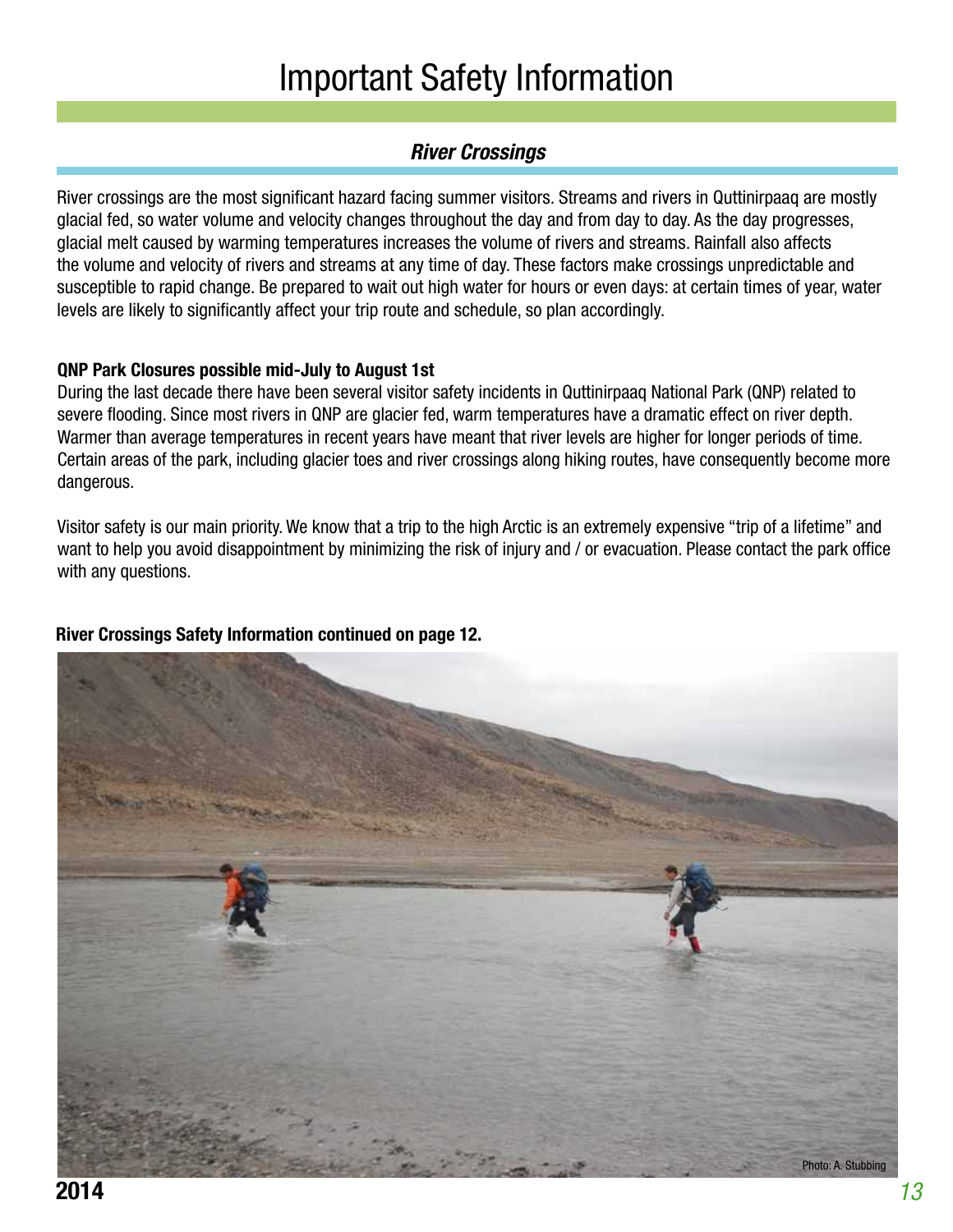# **River Crossing Tips**

#### **Gear Considerations**

- Footwear: Neoprene boots with gripping soles will protect your feet from the cold water and will allow you to keep your boots and socks dry. Alternatively, hiking boots with gaiters will provide some warmth, ankle support and may protect your feet from tumbling rocks, but you must be prepared to hike in wet boots.
- Hiking poles: hiking poles are essential for balance while crossing and are useful for testing water depth.

#### **Deciding to Cross**

- Group abilities: Ensure that all group members are willing to take the risk. Consider the abilities of the weakest group member.
- Timing: Be prepared to wait hours or days until water levels are low enough for your group to make a safe crossing. During warm periods, water levels are generally lowest between 2 am and 7 am. Following heavy rain, water levels may continue to rise for several hours.
- Location: Assess the safest location to cross, remembering that ideal crossing locations change regularly. Consider the following:
	- Water depth
		- Braided areas tend to be shallower than single channels.
	- Water speed
		- Flatter areas tend to have slower-moving water than steeper areas.

**Hazards** 

- Riverbanks: may be unstable and could collapse.
- Underwater: cloudy water can obscure rolling rocks and unstable footing.
- Downstream: be aware of waterfalls, deep pools, open sea, etc.

#### **Safe crossing techniques**

- Heavy packs make crossings more difficult; you may wish to test cross without a pack or have stronger members shuttle packs.
- When crossing with a pack, unfasten waist and chest straps so you can remove your pack easily if you become pinned underwater.
- Face upstream, move with the current and use hiking poles to maintain balance.
- Consider group crossing techniques, i.e. Leader is upstream with group members in single file behind for support and to take advantage of the group's downstream eddy.

### **To learn more about river safety, consider taking a swiftwater safety course before your trip.**

**River crossings are the most significant risk visitors face in Quttinirpaaq National Park**

All rivers and streams are dangerous Some streams may remain uncrossable for some members of your group Be prepared to change your route or turn back

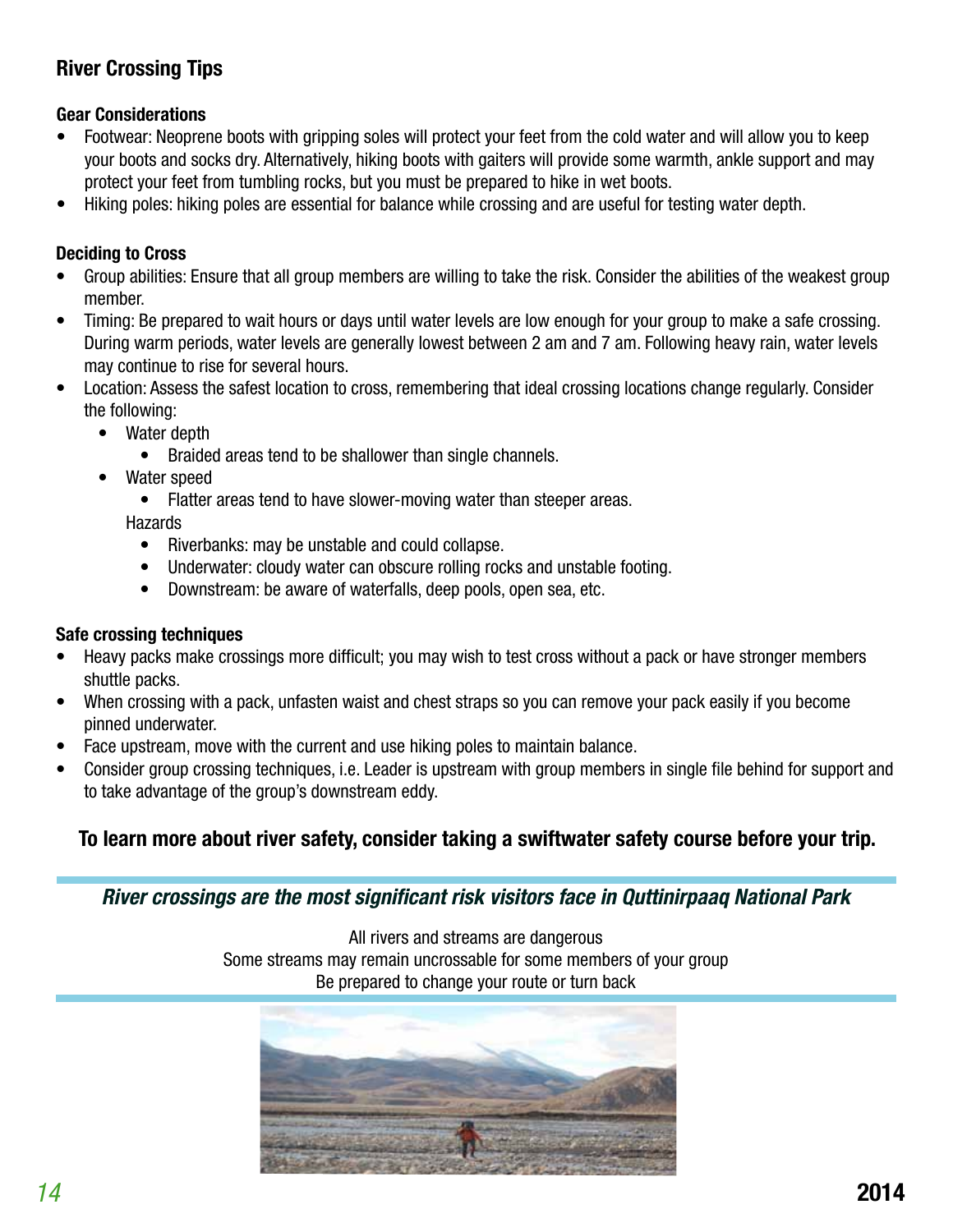### **Rockfall**

Bare, freshly broken rock is a sign of active rockfall; these areas may extend well out from the rock walls and cliffs. In or around steep terrain, choose routes carefully, watch and listen for falling rock and avoid stopping for long breaks in potentially active or unprotected areas. Be particularly careful when it is raining and during periods of freeze-melt temperatures as these conditions loosen rock and increase rockfall. Choose campsites in protected areas, away from steep terrain.

### **Glacier Travel**

Low temperatures combined with low annual snowfall means that glacial movement is very slow. Crevasses and icefalls are reduced compared to glaciers in more southerly regions of North America. However, glaciers must still be treated with respect as they can be dangerous. Only those experienced in glacier travel and crevasse rescue and with proper equipment should travel on glaciers. **Beginning in 2012, all guides operating in glaciated and / or technical mountain terrain will require full IFMGA/IVBV/UIAGM/ACMG certification as an Alpine, Mountain, or Ski guide.**  Contact the park office for more information.

### **Avalanches**

If there is snow and you will be travelling across or near slopes of more than 25° angle, you need to consider the possibility of avalanches. You should be trained and experienced in assessing avalanche hazards, route-finding skills and self-rescue techniques if you plan to travel in avalanche areas. All members should carry an avalanche transceiver, shovel and probe.

### **Water Quality**

We advise you to fine filter (<0.5microns), treat (iodine or chlorine in warm water), or boil your drinking water. To prevent the spread of diseases, human waste should be disposed of in a responsible manner, at least 100 metres from water sources and 50 metres from trails. More information will be provided during your orientation.

### **Climate and Extreme Weather**

Quttinirpaaq National Park is a polar desert – it is a cold region with little precipitation. Winters are very cold with some of the lowest temperatures recorded in Canada. In contrast, summers, though short, can be surprisingly warm, particularly in the Lake Hazen area. Coastal areas of the park are generally cooler and receive more precipitation than the interior. Winds throughout the park tend to be light, except on the ice caps. There are 24 hours of daylight from May to August and 24 hours of darkness from November to February.

Weather in the Arctic is notoriously changeable and Quttinirpaaq National Park is no exception. Abrupt weather changes can affect temperature and visibility sometimes for several days. Whiteout conditions are possible any time of year. **Be prepared for snow anytime, anywhere in Quttinirpaaq!**

### **Hypothermia & Frostbite**

Hypothermia is a life-threatening condition. People with hypothermia can no longer keep themselves warm and cannot re-warm themselves without assistance. Know the signs and symptoms of hypothermia, know how to treat it and take precautions to prevent its onset.

Winter and spring travellers must also guard against frostbite when travelling in QNP. Conditions of extreme cold are common and care should be taken to avoid exposing the skin.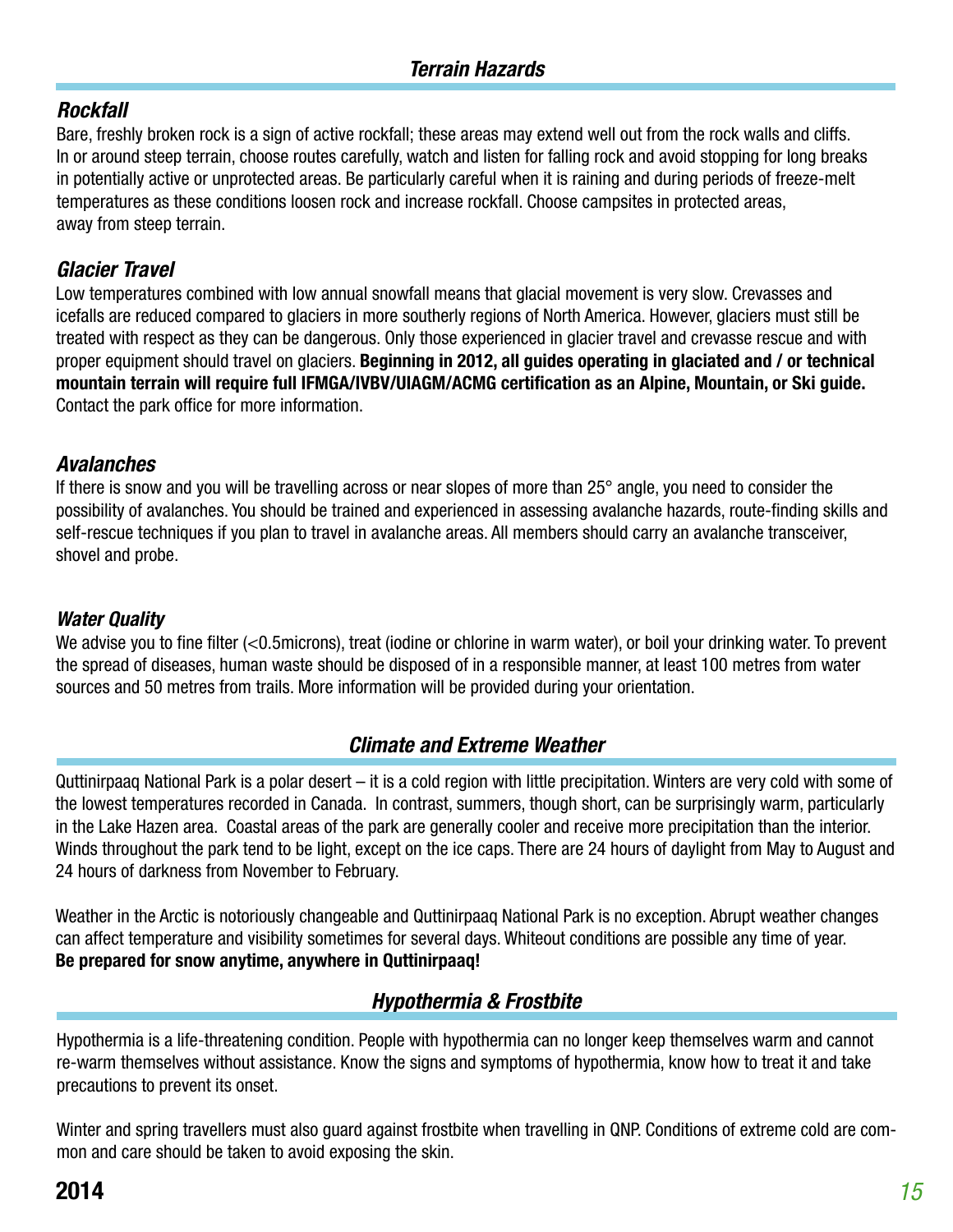### **Polar Bears and other Wildlife**

Polar bears may be encountered at any time of the year and in any area of the park even on glaciers. The more people in your party, the less likely you will encounter a bear.

For more information, please speak with our parks staff, read the Safety in Polar Bear Country pamphlet carefully and watch the Polar Bears: A Guide to Safety DVD at the park office. For your own copy of this DVD, visit: **www.distributionaccess.com**.

If you are nervous about bears, or uncertain of your ability to deal with them, consider joining a guided group. Guides are knowledgeable and experienced at travelling in bear country. When hiring a guide, ask about their experience, how they will avoid encountering polar bears and their plans of action should you encounter a bear.



### **Report polar bear encounters**

Report sightings, tracks and signs to Parks Canada staff as soon as possible by radio or satellite phone.

Wildlife in Quttinirpaaq has little exposure to humans and may therefore not be afraid of you. As a general rule, keep a safe distance from all wildlife and remember that it is illegal to touch, feed or entice wildlife with food items in a National Park.

**Foxes and wolves** can carry rabies. In this park, they are not used to people and will approach you because they are curious. Do not let them get too close.

**Birds and wildlife** are inquisitive and opportunistic. They will scavenge food left out and caches that are not securely stashed. Make sure food and garbage is securely stored.

**Muskoxen** have been known to charge people when they feel threatened. Please keep your distance.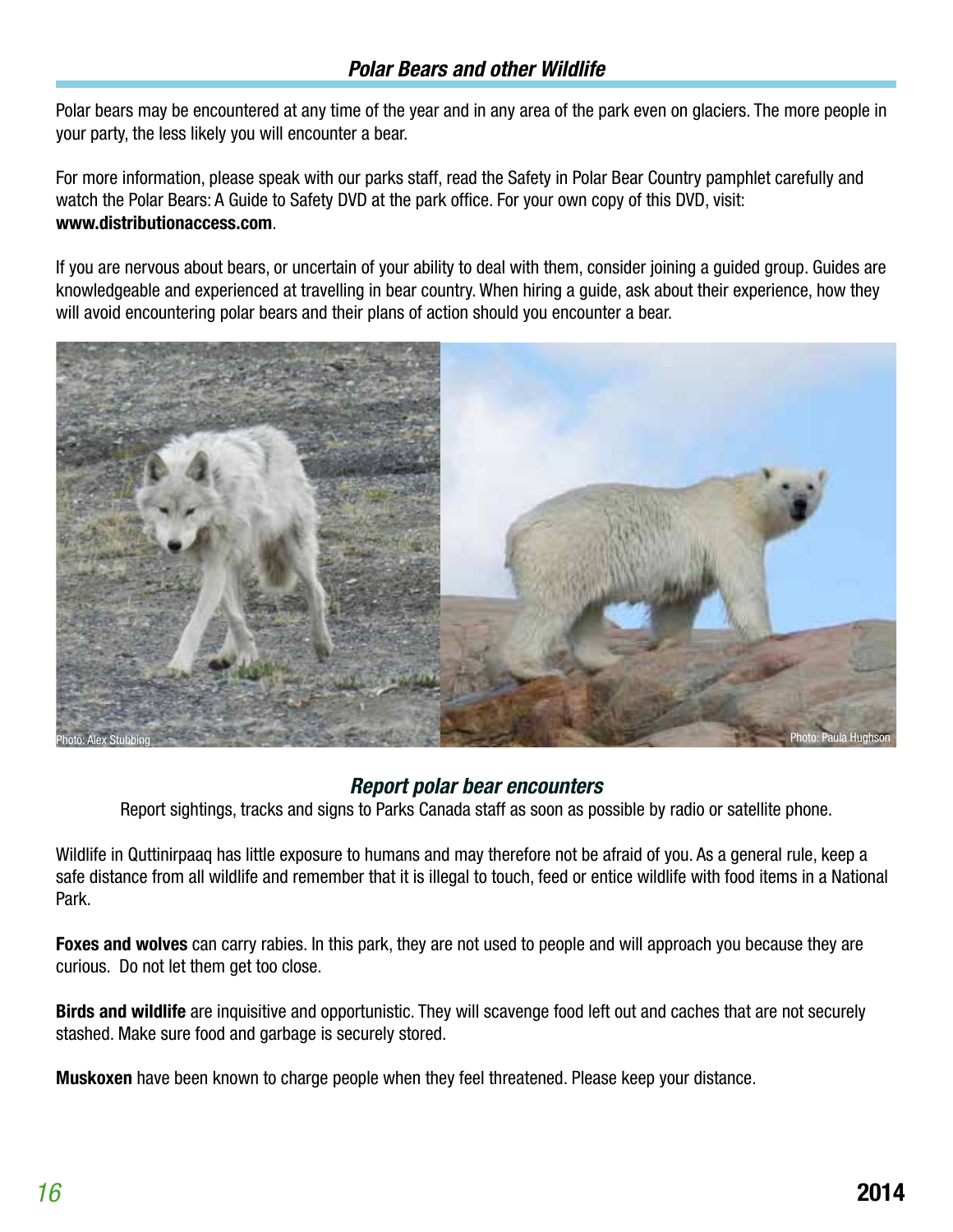# Minimizing Risk

### **Experience Level**

Your group should have advanced skills in wilderness first aid and be prepared to handle any medical, wildlife or weather related emergency. If someone in your group is uncertain about their skill level, consider travelling with an experienced guide. Contact information can be found in this package.



# **Navigation**

Quttinirpaaq lies within the area of compass unreliability. GPS receivers are your best bet for navigation. Keep in mind that you should keep batteries warm and even the best unit can fail. Bring a backup unit, extra batteries and the right maps. Since the arctic weather can keep you on your toes, there may be times you are required to navigate in white out conditions.

### **Communications**

Please be aware that all of these recommended modes of communication can be unreliable and at times you will be unable to make contact with anyone. If you are having difficulty receiving a signal it may be possible to get to higher ground to improve signal strength. This can be very time consuming and in some cases dangerous, please use caution. As always with technology, be aware of the weaknesses of your system.

**Satellite phones** are the preferred means of making contact. Your phone can put you in touch with emergency assistance 24 hours a day. We recommend obtaining a satellite phone prior to your trip as they are not available in the north.

The Iridium system currently provides the **ONLY** coverage over Quttinirpaaq. Make sure to bring extra batteries and keep your device dry. Portable solar chargers for batteries are also recommended. Be sure to write down emergency phone numbers and program them into the phone.

**SPOT devices** do not cover high latitudes and therefore do not work in QNP.

**Personal Locator Beacons (PLB)** can also be carried into remote areas. When activated, they send a distress signal to the Canadian Forces in Trenton, Ontario who will initiate a rescue from there. Once activated, the signal is nonreversible; these are to be used in a life-threatening situation only. Make sure your PLB is properly registered by calling the Canadian Personal Emergency Beacon Registry in Ottawa at (613) 992-0079 or online at **www.canadianbeaconregistry.forces. gc.ca**. Only PLB's that transmit a distress signal at 406 MHz are permitted in Canada.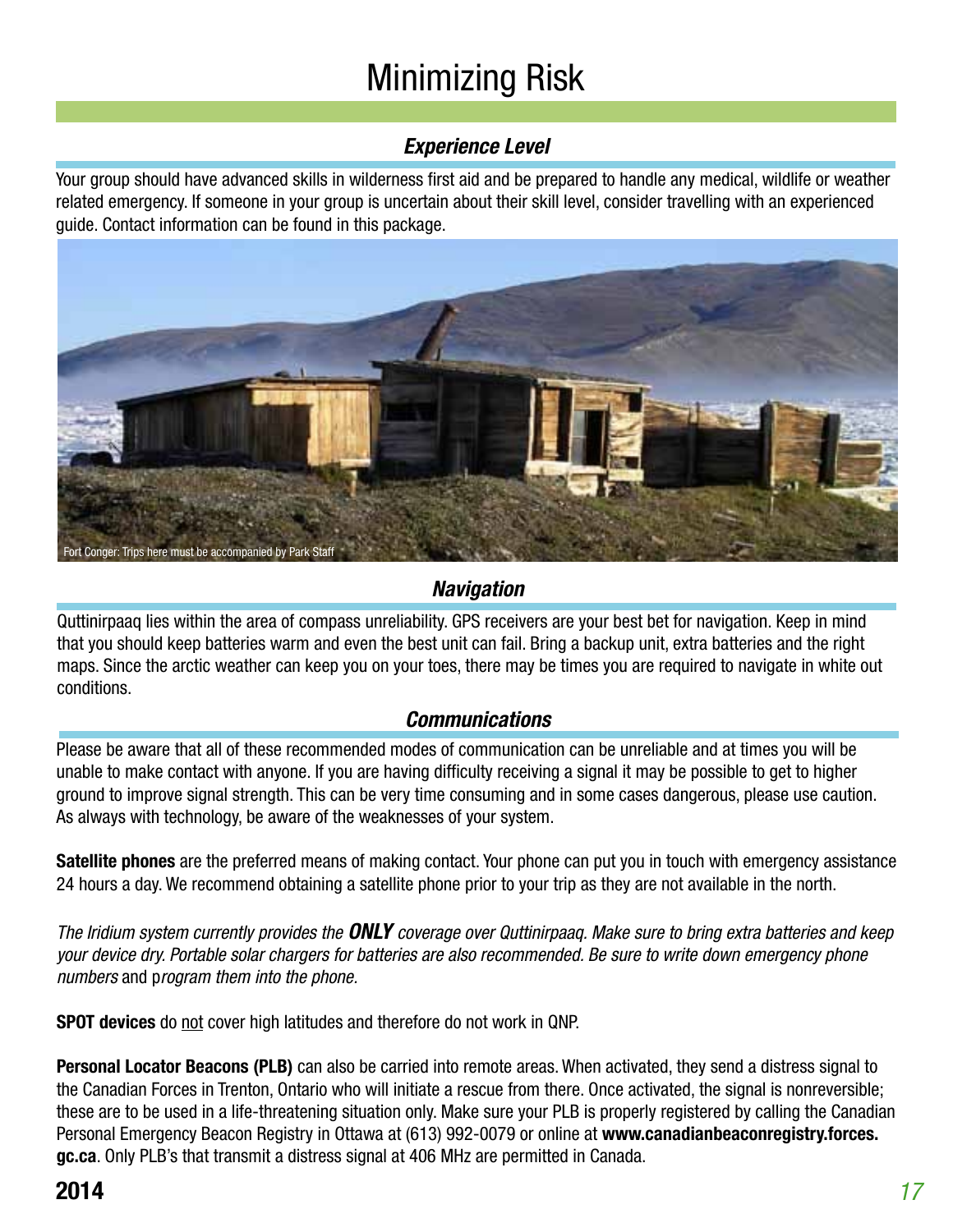# **Search and Rescue**

Quttinirpaaq is one of the most remote parks in North America, and rescue services and facilities are very limited. Our public safety staff are trained in first aid, patient stabilization and evacuation in nontechnical terrain. Park search and rescue operations may be delayed by poor weather conditions, geography, aircraft or staff availability. For high-angle technical evacuations, assistance from outside of Nunavut is required.

#### TO HELP US AND YOURSELF, PLEASE:

- Be self-reliant and responsible for your own safety;
- Have the required equipment, knowledge, skills and physical fitness;
- Consider the public safety information and advice provided by Parks Canada;
- Seek out additional advice from our staff if you are uncertain about what you may encounter;
- Follow the public safety registration and de-registration program;
- Be prepared for emergencies (medical, wildlife or weather related).



**When will a search be initiated?**

A search and rescue response will be initiated when a distress signal is reported or when a group has failed to de-register and an initial investigation suggests a group is overdue. In the case of an overdue group, a physical search may not occur until at least 48 hours after the de-registration date has passed.

### **IN CASE OF EMERGENCY CALL THE EMERGENCY DISPATCH LINE (780) 852 3100 THIS NUMBER IS MONITORED 24 HOURS A DAY**

#### **Do not forget to de-register!**

You will likely exit the park at Tanqueray Fiord and should speak with Park Staff there. If you DO NOT see staff when you depart for Resolute, you must call them using the satellite phone numbers you were provided upon arrival. Failing to do so, can place rescue staff in danger and make the rescue team unavailable for a real emergency.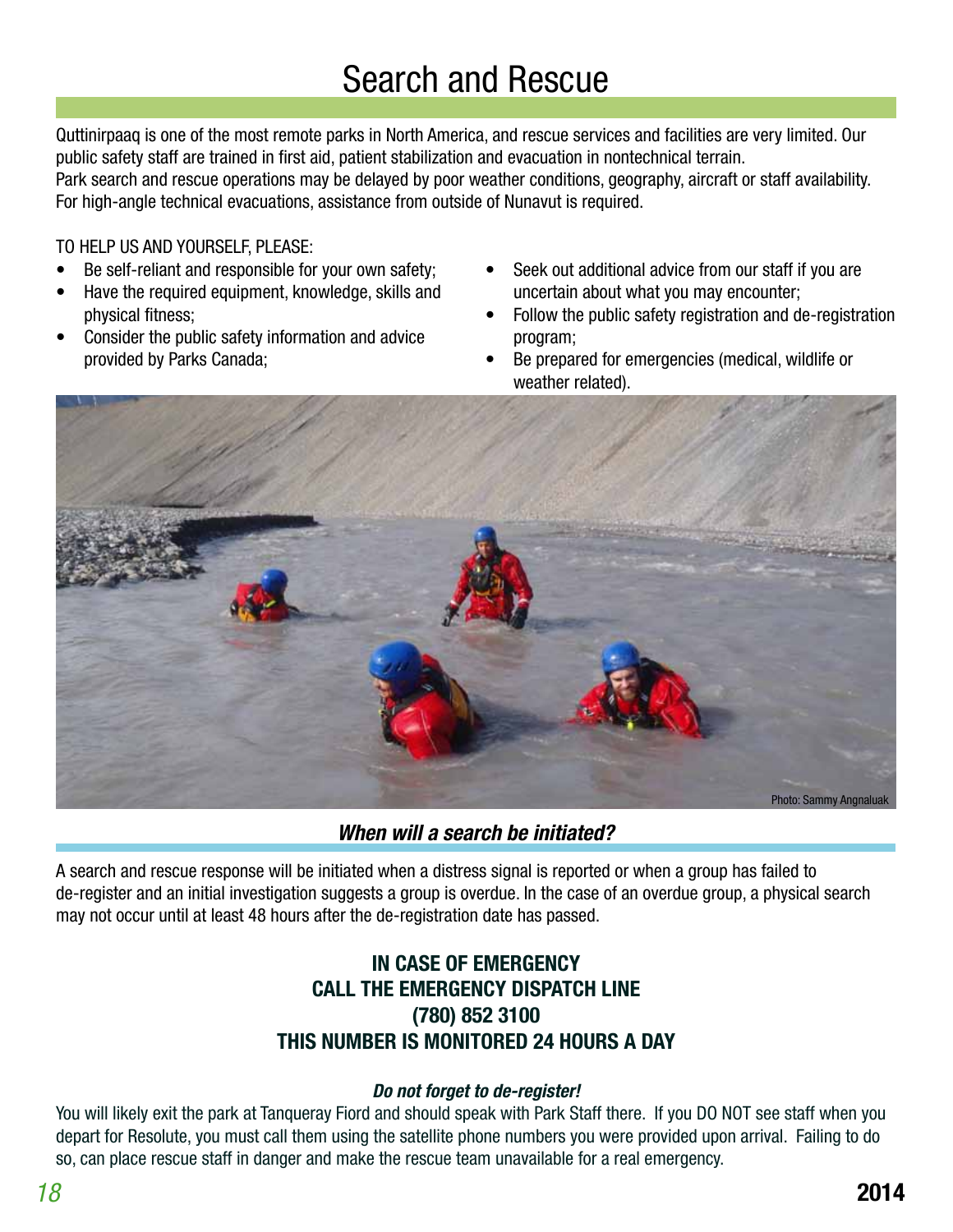- Basic rescue, first aid and survival equipment is located inside the park buildings at the Tanquary Fiord and Lake Hazen Operational Stations.
- Emergency radios are provided in the park buildings at Tanquary Fiord, Lake Hazen and Ward Hunt Island.
- Radio signals can be distorted and limited by weather, mountainous terrain and sunspot activity. In an emergency, continue transmitting your message even if there is no response. Someone may be able to receive your message.
- The nearest nursing station is in Resolute. The nearest hospitals are in Iqaluit, Nunavut and Yellowknife, NWT.
- Emergency cache barrels contain essential gear in the event that yours becomes lost or damaged. The contents are to be used only in an emergency to allow you to reach the nearest operational station. The location and contents of the barrels will be covered during your orientation session.

# Environmental Conservation Practices

- Choose routes on durable terrain.
- When travelling across steep terrain use rock outcrops or snow.
- Select campsites in durable locations where signs of your occupation will be minimal, especially for base camps or if you are travelling in a large group.
- Use biodegradable soap and only when necessary.
- Dish and excess cooking water should be strained and poured into a shallow sump hole away from campsite and 50 meters away from water sources. Strained food particles should be packed out with garbage.
- Pack out everything that you packed in. Do not leave garbage in the outhouses. This includes your toilet paper! Burn it or pack it out.
- Do not build cairns (rock pile or Inuksuk), markers, or leave messages in the dirt.
- If you cannot use an outhouse, leave human waste exposed to air to degrade quicker in the sun and air. Do not cover it. Please use an area away from main routes and water sources.

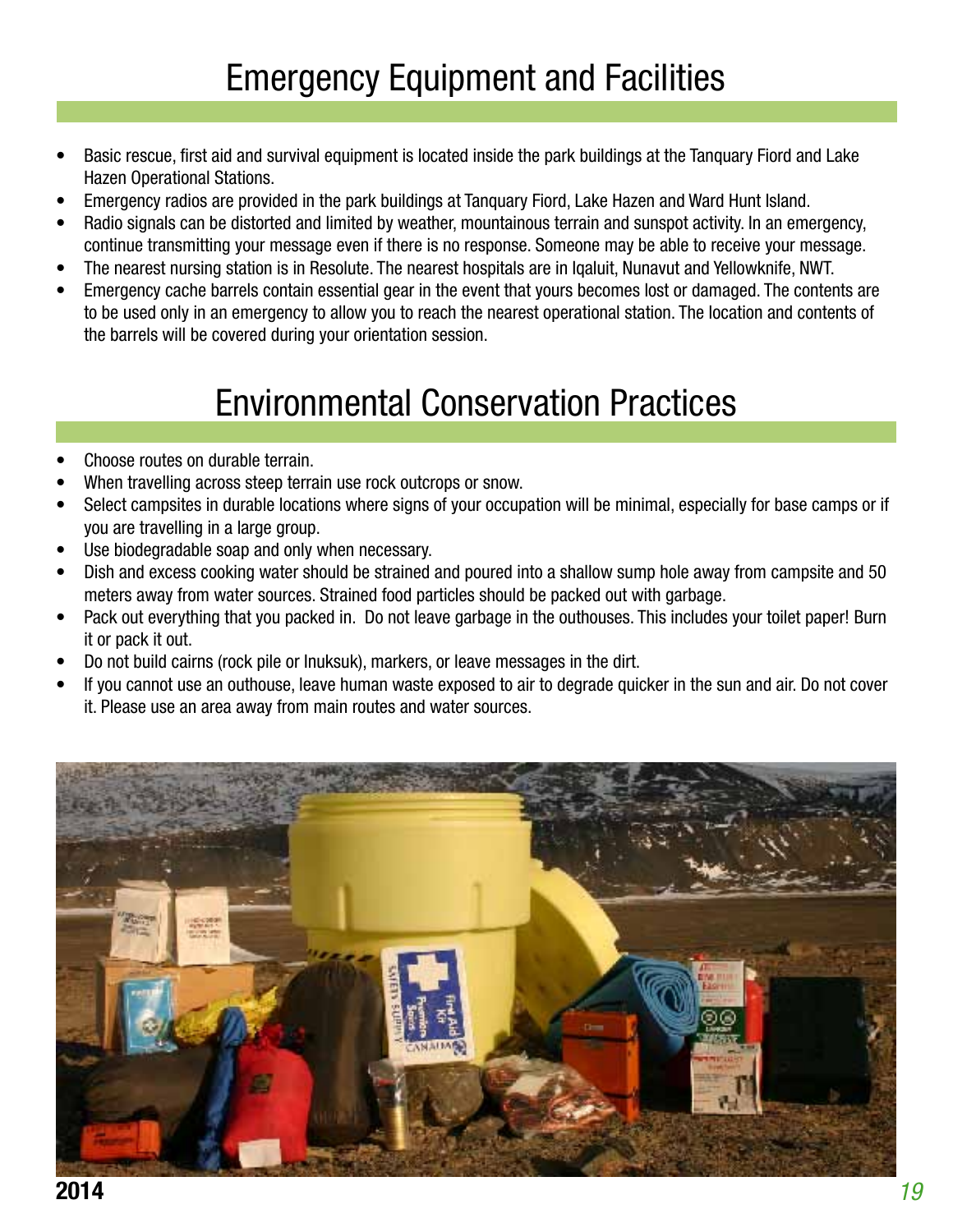# Fees

Entry and camping fees are charged at most national parks. Most of the money raised through admission fees remains in the particular park where it is collected. This means that every time you visit a park you are investing in its future – and in a legacy for future generations.

Nunavut's national parks are backcountry parks and the following fees will be charged at the time of your mandatory registration:

- A day trip permit for the park is \$12.00 per person.
- The overnight permit fee is \$24.50 per person per night.
- An Annual Northern Park Backcountry Excursion Pass is \$147.20 per person. It is valid in any national park or reserve in Nunavut, the Northwest Territories, and Yukon except for Kluane and Wood Buffalo National Parks. It is your best option if your trip is greater than 6 days, or you plan to visit other parks in this area this year.

The Parks Canada Discovery Passes covering Park Entry Fees are not valid in the National Parks in Nunavut.

These are the fees, at time of print. New Fees will soon be implemented. They are likely to be slightly higher.

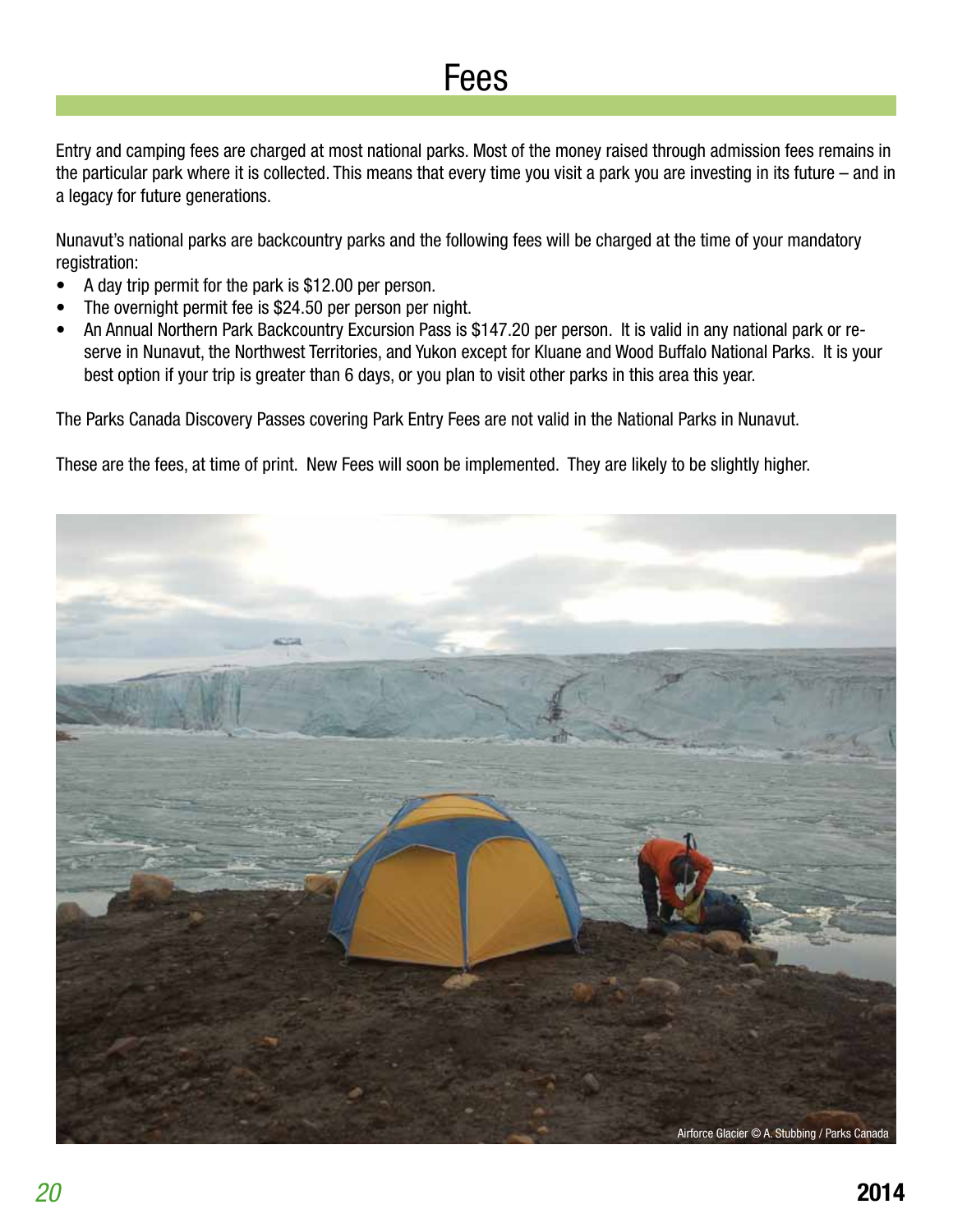# **Working Together to Preserve our Natural and Cultural Areas**

The Canada National Parks Act and Regulations, as well as other federal legislation, are in place to preserve and protect our natural and cultural resources. The following is a guide to ensure you have a safe and memorable wilderness experience while visiting Quttinirpaaq National Park and are provided as brief information statements for convenience only. For a complete listing of park regulations please contact the park office.

- **• Registration and De-registration:** You must register and attend the mandatory orientation before / upon entering the park and de-register upon exiting.
- **• Firearms:** No person shall be in possession of a firearm in the park (does not apply to persons authorized by the superintendent).
- **• Pets:** Must be kept under physical control at all times.
- **• Fishing:** Sport fishing is prohibited in Quttinirpaaq National Park.

### **Preserving Quttinirpaaq's Natural and Cultural Integrity**

- All garbage must be packed out.
- Campfires are not permitted in the park.
- No person shall remove, deface, damage or destroy any flora or natural objects in the park.
- No person shall wilfully remove, deface, damage or destroy any prehistoric or historic artefacts or structures in the park.
- No person shall hunt, disturb, hold in captivity or destroy any wildlife within the park.
- No person shall disturb or destroy a nest, lair or den in the park.
- No person shall touch, feed or entice wildlife in the park.



**Have a great trip!**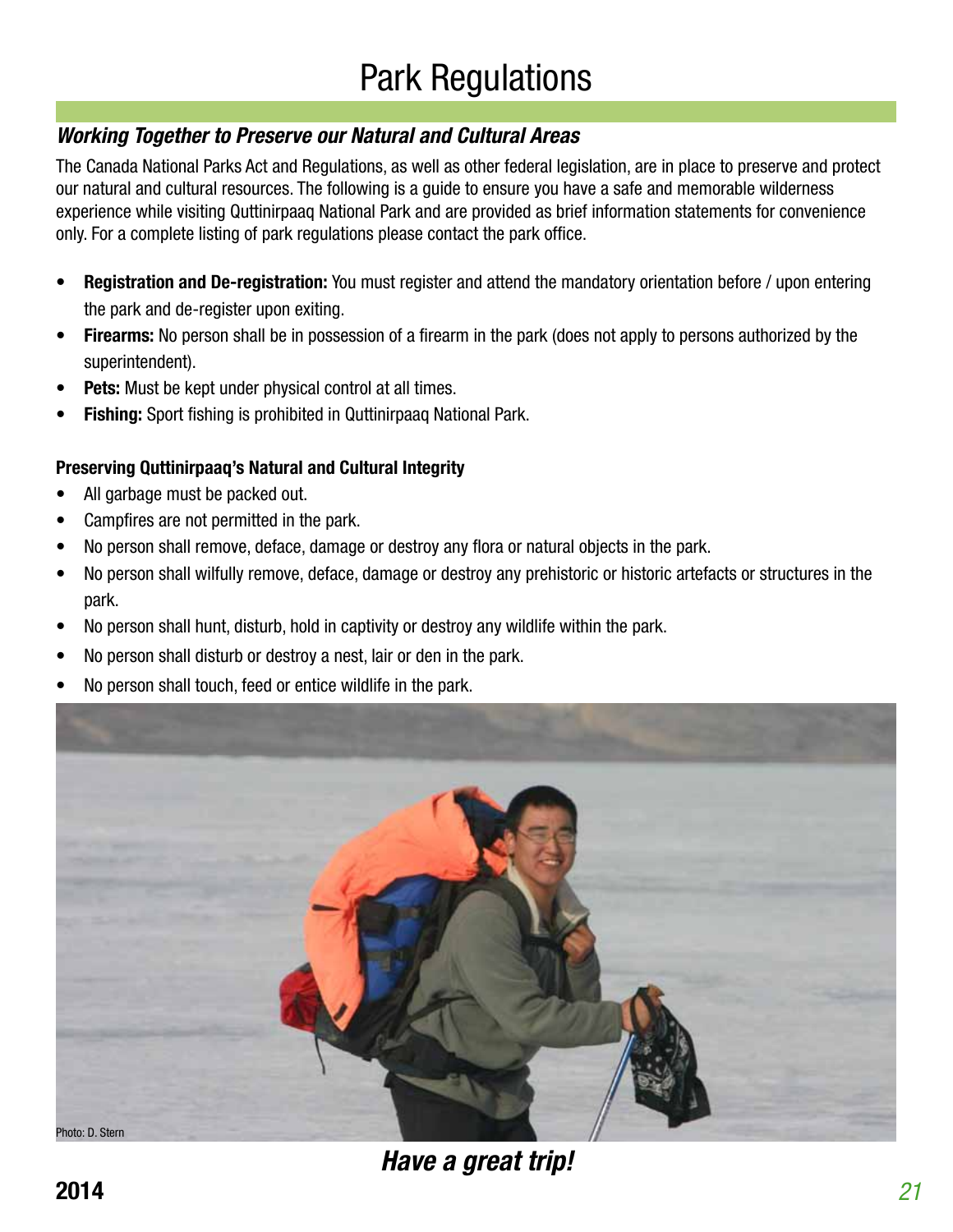

### By snowmachine to Crater Lake

Every Saturday, January through May. Meet: at the Pangnirtung Parks Canada office, 8:30  $a.m.$ 

Return: by 5 p.m. Bring: winter clothing, lunch, & \$160 cash to pay outfitter. Park entry fee: \$12; free for beneficiaries.

Reserve your spot by calling 867-473-2500, or just show up Saturday morning! Trips will not run for fewer than three people.

### A Crater Lake en motoneige

Chaque samedi, du janvier jusqu'au mai. Départ : du bureau de Parcs Canada à Pangnirtung à 8 h 30 Retour: vers 17 h Apportez : des vêtements d'hiver, votre diner et 160 \$ liquide pour payer le pourvoyeur. Le frais d'entrée du parc est 12 \$; gratuit pour les bénéficiaires.

Réservez votre place en composant le 867-473-2500, ou simplement présentez-vous samedi matin! Les excursions se dérouleront seulement avec un minimum de trois personnes.

יסב<sup>י</sup>כף JSbde\_SCP/DS C/2 Lac **PRESACLE SOSALELAR DUS: Lean Visual auto-Supe** JEC \* A \* Lo, 8:30-1 DEC bdc DO50 JOS 5-1 De OSOdc absto OC: DPD-0/DNob <u><1ª osed, avantista all</u>  $$160$   $PQ$   $P5F$   $QPCD$ **SIDEC 2522 IC** Γ<sup>ε</sup> ΝΔΖ<sup>ε</sup> Αν<sup>ερ</sup>ης \$12; pa CSOCD-L+C </PSOS/COC

 $0.30A$ sb/ $0.45D$ AS6CD0093ACDSbc 20C 867-473-2500-JC  $D^{\varrho}Q^{\alpha}$  $C\Delta d^4LDA^a\alpha^c$ **MALYPAPKKC ALOAS bRYLLYAPSTAR**